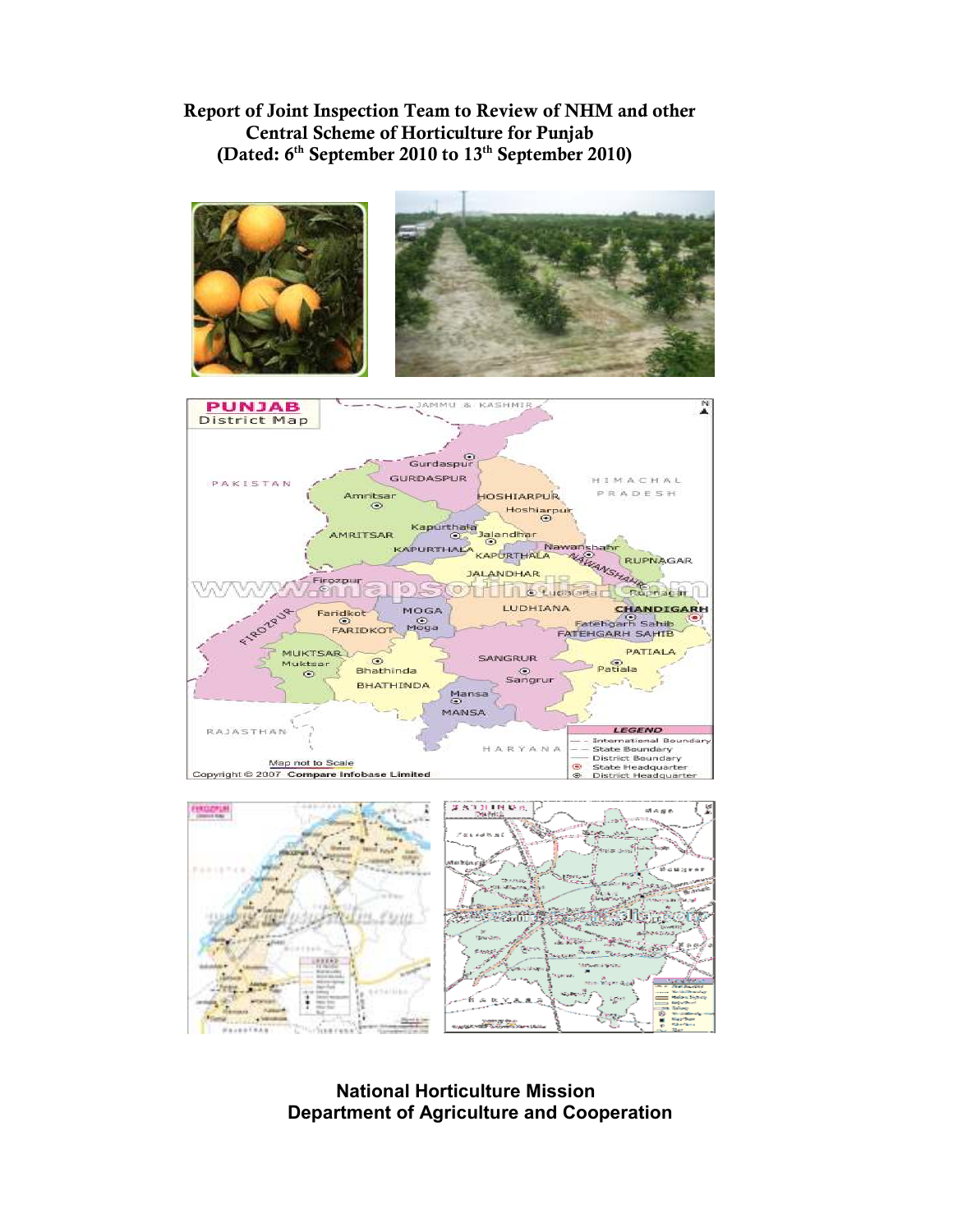#### JIT Team members to evaluate Horticulture support programmes.

 The Joint Inspection Team was Constituted of Dr R.C Upadhyaya Chief Consultant NHM; Dr.Y. R. Chanana (retired) Ex- Head Department of Horticulture PAU, Ludhiana and Dr. K.G. Singh Sr. Research Engineer, Department of Soil & Water Engineering, PAU, Ludhiana and Dr.Rakesh Sharda, CFDC, PAU, Ludhiana for the evaluation of the ongoing projects in the State of Punjab. The team visited a no. of sites in Firozpur (Abohar,Fazilka),Bhathinda and Ludhiana districts from  $6<sup>th</sup>$  Sep, 2010 to 13 th Sept, 2010.

#### Meeting with state level of NHM officials

On 6<sup>th</sup> Sept, 2010 a meeting was held in the office of the Director Horticulture, Govt. of Punjab, Chandigarh with the deputy Directors and District Horticulture Officers of the visiting districts and discussed the scheme progress of their districts. Official of Dept. of Soil conservation also invited to discuss the progress of micro-irrigation scheme and Assistant Director, NHB was also present in the meeting to provide the details of beneficiaries of NHB. The team also reviewed the progress of work done including financial details. The field visit programme of few selected sites at Abohar,Fazilka,Bhatinda and PAU,Ludhiana.

#### Agenda of Meeting:

- Crop specific cluster at district level.
- Spawn production unit for Mushroom Production.
- Flowers and vegetable production under protected conditions.
- Timely release of budget for better and timely utilization
- Micro irrigation scheme and use of plastic in mulching, irrigation and precision farming.
- Financial support on non recurring expenditure.
- States is in services shortage of Staff at Management Level and also at field Level.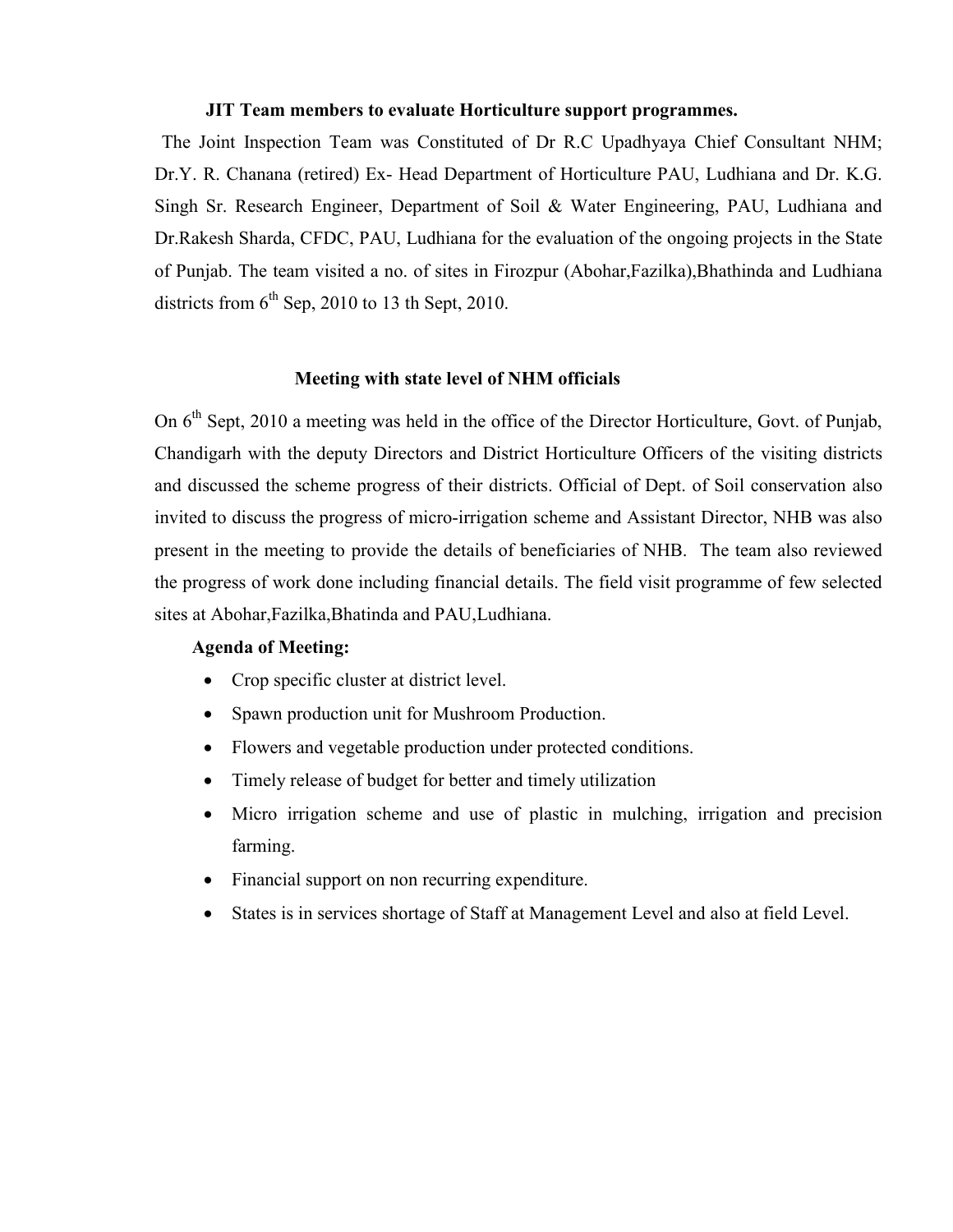# Details of visit to farmer's field:

# Firozpur District

- Mr Gurbir Singh, Dodawali Kharanj ,Abohar---Kinnow Farmer
- Maj. Manmohan Singh, Jamedwala, Fizilka---Water tank and drip irrigation for Kinnow(15 Ha.)
- Mr. Surinder Singh,Ghallu,Fazilka---Water tank and drip irrigation for Kinnow(2.5 Ha.).
- Mr. Gurjeet Singh, Pattrewala (Abohar), Kinnow (15Ha.) with drip irrigation.
- Mr. Suravant Kumar,Panch Koshi(Abohar)---Water Tank for 10 Ha. Kinnow.
- Mr. Ram Singh, Khippawali (Fazilka) 10 Ha. Kinnow and community tank (195' x95'x10').
- Mr. Sardar Kala Siagh Khippawali (Fazilka) 2.5 Ha. Kinnow.
- Mr. Shidhartt Pediwal Khippawali (Fazilka) 11 Ha. Kinnow.
- Mr. Jasbiender Singh, Pattrewala (Abohar)
- Mr. Vishal Satia, Sapparwali (Abohar)
- Mr. Sahib Ram Siag, Dhingawali
- Mr. Pradeep Sharda, Baugarkhura Abohar
- Mr. Narendra Singh, Gidhrawali
- Mr. Sardar Dalbir Singh, Kabbar wala,

# Bhathinda District

- Mr. Gmchara Singh, Tongwali Bhathinda
- Mr. Kulvender Singh, Bhathinda
- Mr. Mahender Singh, Bhathinda
- Mr. Malkait Singh, Bhathinda

# Jalandhar District on 9/9/09

- Mr. Rattan singh & his family of Kahanpur.
- Mr kuldeep Singh Dhillon of Sanura
- Mr. Lica CA storage for apple of Nasola

# Hoshiarpur District on 9/9/09

- Mr.Rachpal kaur W/o Varinder Singh of Bhiowal
- Baldev Singh of Haryana Bhunga
- Mohinder Singh of Takhni
- Sohan Singh of Kinnow Rejunation
- Sadhu Ram of Bohan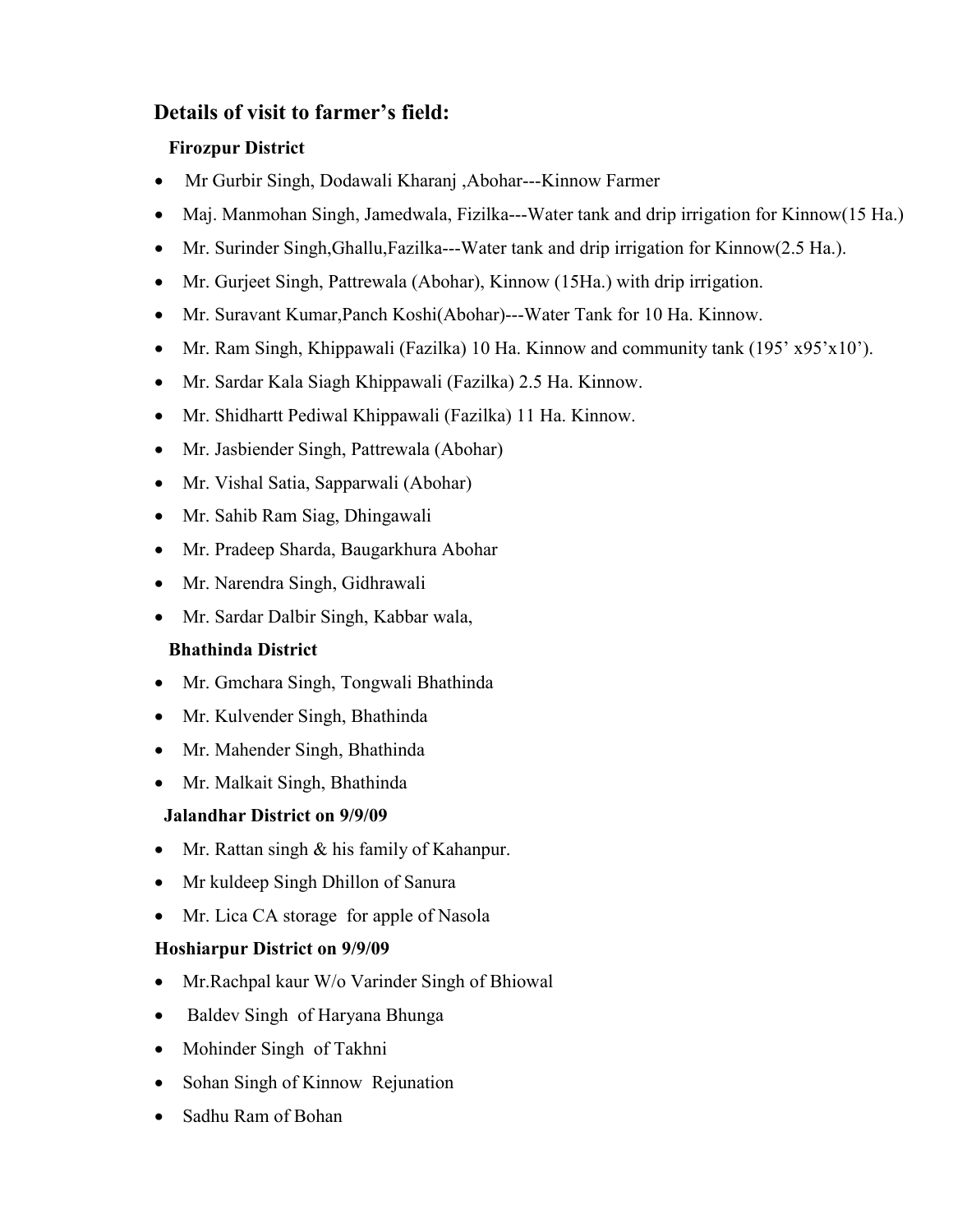- Satnam Singh of Naugrawan
- Ragbhir singh of Boothgarh
- Sardar Satwant Singh, Panchkoshi have 10 ha. Land and entire area is planted with kinnow in cluster and also received subsidiary of Rs.10 lakhs for community Pond of 200'x180'x11'size.
- Maor Manmohan Singh,Jhandwala Bheme Shah of Fazilka received subsidiary for community Pond of 180'x180'x12' size along with drip irrigation facilities for their Kinnow orchard of 10 ha. area.

# Punjab Agriculture University, Ludhiana

 Team visited PAU, campus at Abohar ,Bhatinda and KVK,Bhatinda during their field visits to evaluate the programmes supported at these centres.JIT also visited university at Ludhiana to asses over all progress of the projects supported under NHM.The detail discussion was held with the faculty members regarding progress of the projects. It was recorded that university took lot of time in procurement of instruments and equipments for the projects. Unprecedented delay was observed for construction works which are yet to be initiated. Project wise progress is given below:

#### Biological Control Laboratory: Progress Report

- The survey conducted regarding and predators of important pests of horticulture crop.
- The predators encountered during survey are collected, identified and mass rearing of promising ones will be initiated.
- During survey, the immature as well as mature stages (or cadavers, if found) of different pests brought and reared in the laboratory for record the parasites emergence or death due to different micro organism (fungi, bacteria and viruses etc.).The pathogen isolated will be multiplied on suitable medium and tested for its efficacy under laboratory condition.
- The promising pathogens as well as predators are to be multiplied under laboratory condition and further evaluated under field conditions.
- The evaluation of bio pesticide formulation carried out against different insect pests along with local isolates on important pests of vegetable crops.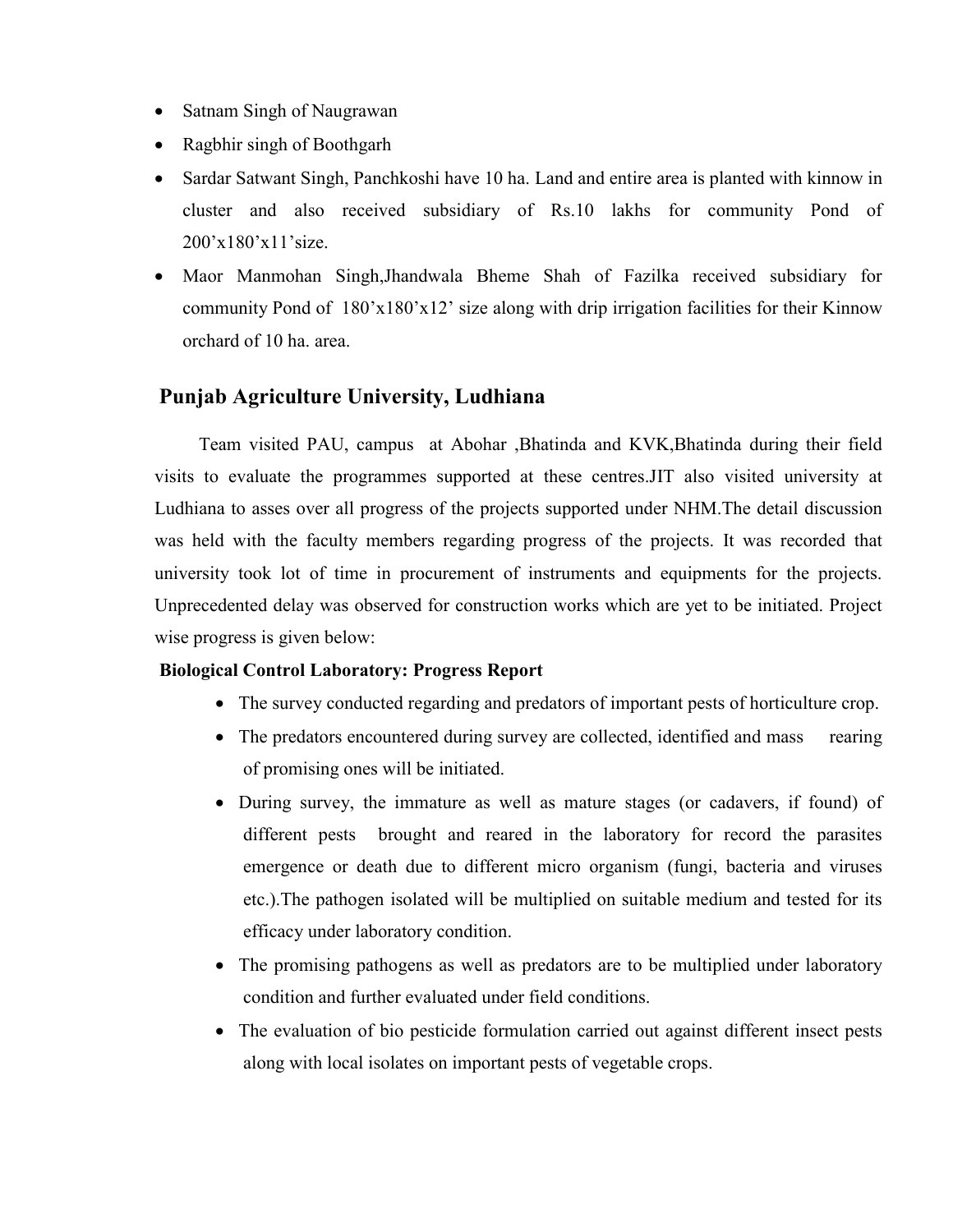#### Plant Health Clinic: Progress Report

The Plant Health Clinics is a unique service to the fruits growers of the central zone of Punjab in particulars and home Gardner in general. The information about the establishment of Plant Health Clinics is regularly given in Horticulture Newsletter published in the Department of Horticulture, PAU, Ludhiana, in the vernacular newspapers and other Medias. The services of District Extension Specialist (Hort.) posted in Farmers Advisory Service Scheme of PAU in the different District, Assistant Professor Horticulture of Krishi Vigyan Kendras of PAU and Horticulture Development Officers of the State Department Horticulture in the various blocks and district are advised about the disease and pest surveillance. Efforts are made to diagnoses enough plant and fruit samples for nutrient deficiencies, pests, diseases and physiological disorders in the fruit crops of the region.

#### Tissue/Leaf analysis laboratory: Project Report

Instruments are procured for analyses of the leaf samples and to identify disorder due to nutritional deficiencies in fruits plants, so to enhance productivity and fruit quality through judicious nutrient management. Farmers are supported in advisory services in effective adapting precision farming techniques.

#### Forecasting Units for Late Disease Blight of Potato (2008 to, 2010): Progress Report

 Based on the model standardized and prevalent weather conditions in potato growing district as obtained through automatic weather stations (AWS), daily advisory will be issued to the farmers whether or not to apply fungicides against late blight media and also on the website. This will be a regular feature during successive crop seasons. The project is initiated recently.

#### Training of Supervisors in Horticulture for One Year: Progress Report

Twenty four (24) Trainees were awarded the One year HSTC certificate.

- Rs. 10.0 lakh have been deposited with Estate Officer cum Chief Engineer for the construction work will be completed with two months.
- Rs. 5, 12,383/- has spent for the strengthening the infrastructure.
- During 2009-10, Twenty five (25) Trainees were awarded the One year HSTC certificate.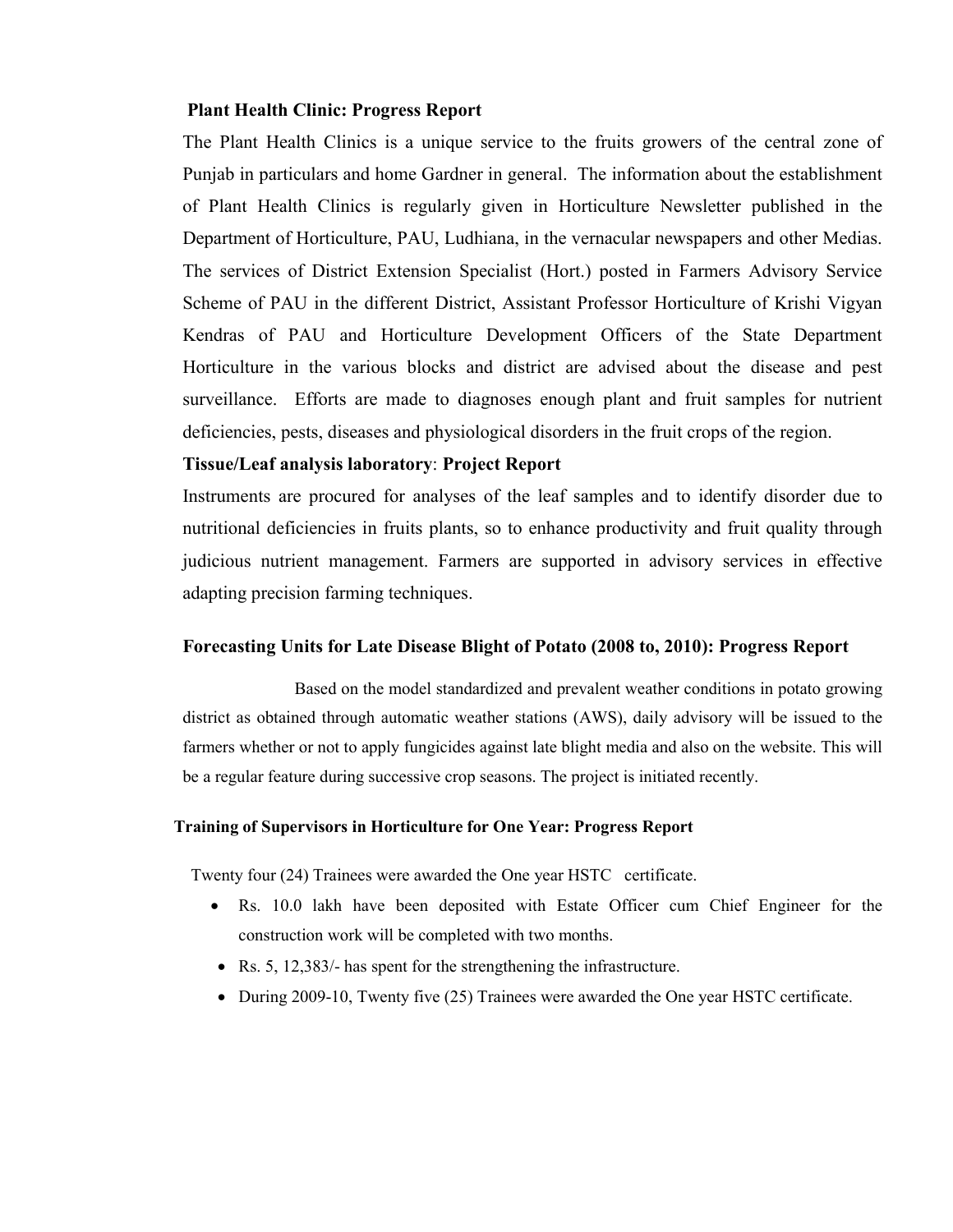#### Certifying of Citrus Nursery against Plant Pathogens: Progress Report

 Regular monitoring and indexing of each mother plant is desirable for ascertaining the presence or absence of virus and virus like diseases. This work can be done at different times of the year during the month of June, September and March so as to get the clear picture of these pathogens that may occur under certain conductive environmental conditions.

#### Expert Observations:

- Most of the nurseries inspected had no separate Mother block as a bud-wood sources and were taking bud-wood from commercial kinnow orchard. Very few nurseries compiled with this most important criterion of having separate, well maintained mother blocks for bud-wood and rough lemon rootstock. These included Govt. nursery, Khiala Bulanda and Farmer's First Nursey, Maujgarh in district Ferozepur.
- Govt. nursery, Khiala Bulanda (district Hoshiarpur) and Farmer's First Nursey, Maujgarh have well maintained mother plants in screen houses and a drip irrigation system for nursery plants at Khiala bulanda under Net House.
- Nurserymen do not have their own rootstock plants of rough lemon raised under proper phytosanitary conditions. This is important to raise true-to-type rootstock for vigorous growth of citrus plants and avoid any bud union problem.
- It was found that nurseries are situated in close proximity to the commercial orchards. However, it is very important that the nurseries should be established at least 2 km. away from the citrus orchards.
- Containerized nursery system should be adopted so as to avoid the contact of plant roots with the soil in the field. Moreover, soil and farm yard manure mixture should be properly soil sterilized and treated with Basamid to prevent the nematode.

#### SEMINARS:

#### Insect Pests and Disease Problem of Fruit Crop in Punjab and their

#### Management held on 24.4.2009.

#### Recommendations:

- More demonstrative seminars on plant protection of fruit crop must be held in the state.
- Need based application of recommended pesticide and with proper spraying equipments.
- To reduce the pesticide load/residues, bio-control agents must be encouraged but the farmers must set be ready to bear the initial losses.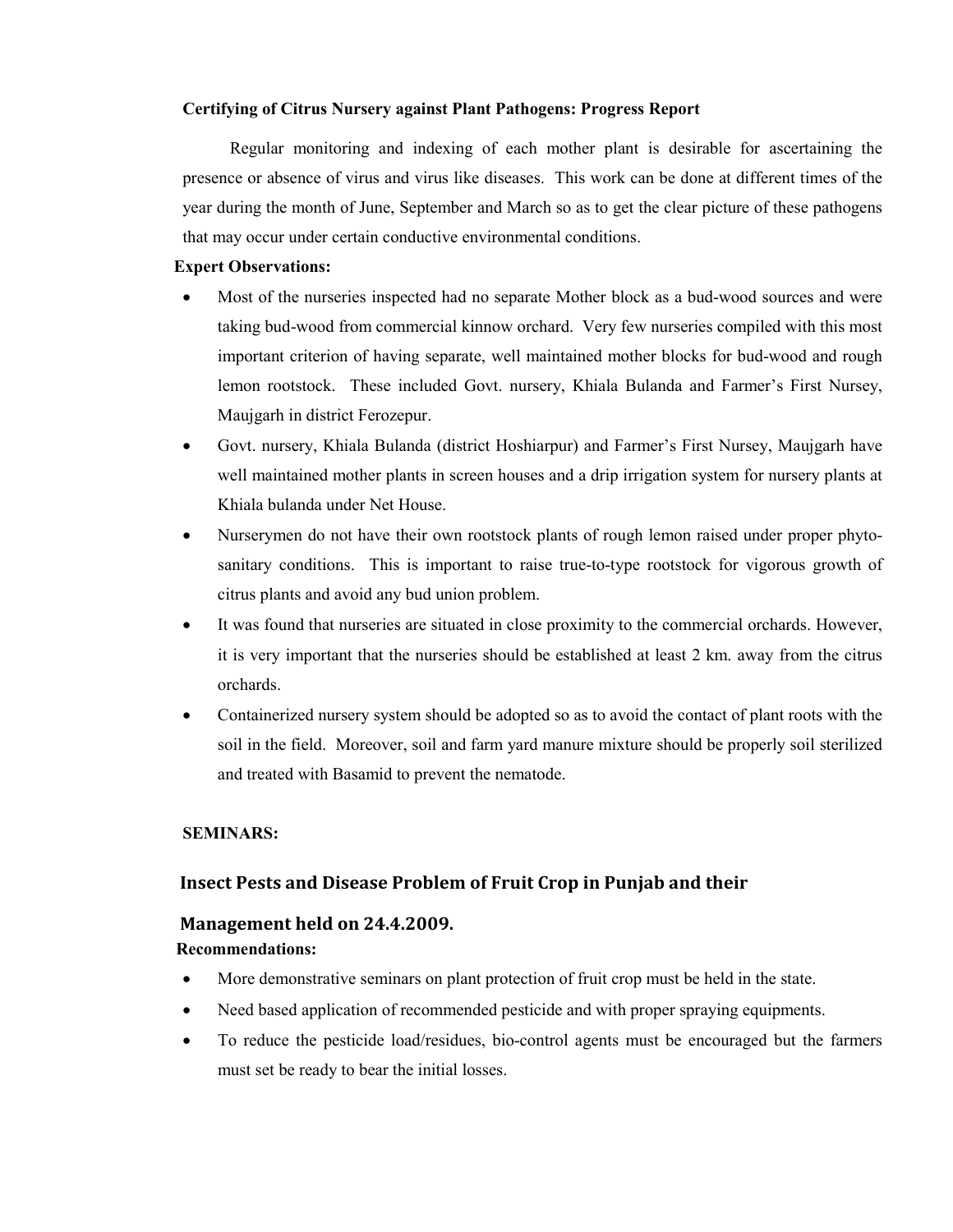# Advances in cultivation of Temperate Fruits in Sub-tropics held on 4.2.2010 Recommendations:

- Varieties of different crops having potential for table and processing purpose should be evolved /introduced and after testing may be released for commercial cultivation.
- The Rootstock which is more tolerant to biotic and a biotic stresses should be tested and released.
- Eco-friendly approaches should be followed to control diseases, insect-pests and nematodes.
- Post-harvest management practices should be fine tuned.

# Fruit Nursery Production and Management held on 16.3.2010

## Recommendations:

- The movement of plant material across the states should be regulated and it should be done through some nodal agency so as to check the entry of poor quality and diseased plant material from other states by private players.
- Nursery act should be enforced in the true spirit so as to.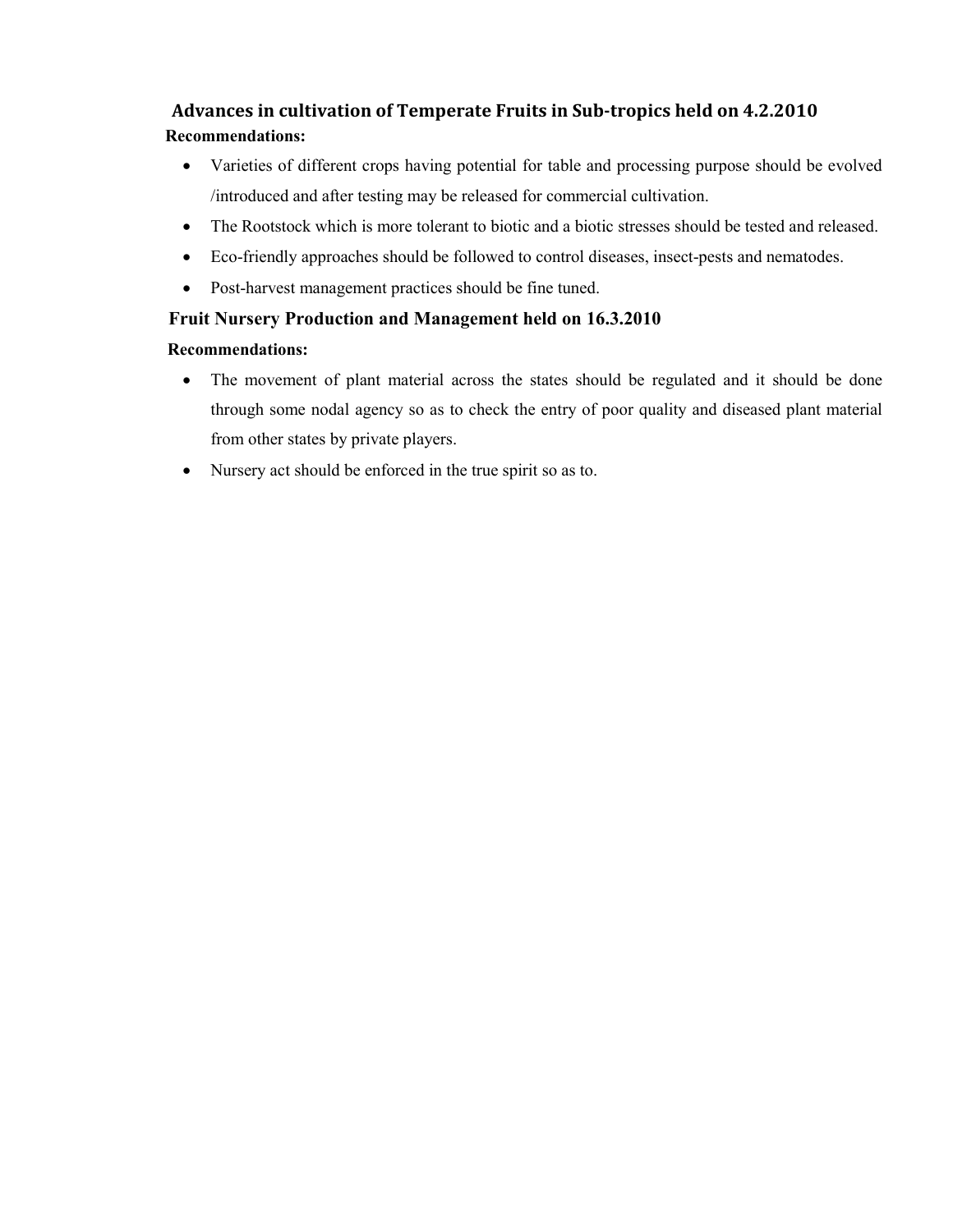# Main Observations of JIT for Punjab

- Punjab has done good work for the component of area expansion programme of Kinnow Mandarin, Kinnow Nursery management at public and private sector, and bee keeping as pollanizer agent.
- Private nursery was established providing disease and virus free plants of Kinnow at Mauzgarh, Abohar, and District Firozpur with one time production capacity of one Lakh plants. Similarly PAU has also established a good modern nursery at Ludhiana and at their KVKs for the production of virus free plants. The entire established nurseries should mandatory be accredited either by PAU or National Horticulture Board.
- Joint Inspection Team visited the new area expansion cluster of Kinnow orchards established under NHM in the state. It was observed that some of kinnow orchards need to be supervised and field functionaries looking after the orchards are to be properly trained and farmers should also follow the spray schedule as per scientific recommendations.
- It is high time to introduce high density plantation to get higher per unit return and heavy feeder intercrops may be avoided. It was observed that farmers are taking intercrops of Cotton or Guar which are not recommended and also not desirable to grow such crops even in new plantations. Legume intercrops may be grown avoiding the canopy area of the new plantations .The fields should not be ploughed till the root zone of the orchards.
- There has been slow progress for development of clusters of mandate fruit crops other than Kinnow under area expansion programme. Districts may be identified for specific fruit cluster as per location specific recommendations, so that the technology may be transferred and end to end support may be provided to the farmers which includes post harvest management, marketing and value edition.
- It has been observed that mostly beneficiaries for area expansion programme are large holding farmers. The specific effort should be made to include more small and marginal farmers to provide support of NHM activities.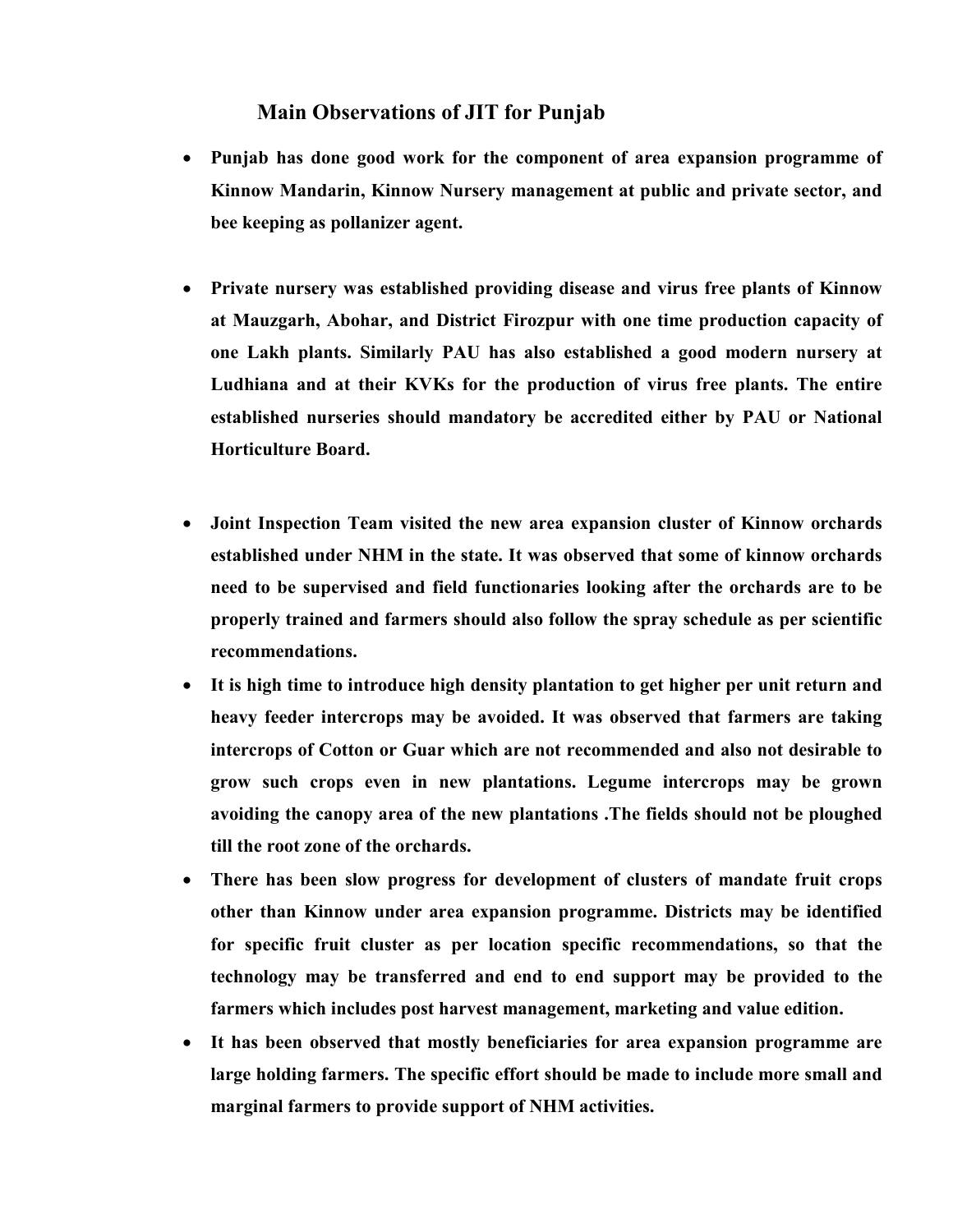- The programme of Post Harvest Management and Marketing is needed to give priority. There is urgent need to provide more support for grading and waxing units for value addition of Kinnow fruits in Firozpur and Bhatinda Districts.
- Farmers of Punjab may be provided more support for high tech horticulture (Protected Cultivation) near the cities especially at Ludhiana, Jullandher, and Amritsar. Good progress has been observed in Potato seed production and more support be given for quality micro-tubers production in large scale (GPS) at Jullandher.
- Farmers are innovative and needs regular trainings on latest technologies on high tech. horticulture i.e. technology for management of green house, poly house, shade net, plastic tunnel, mulching in respect of higher productivity of horticulture crops. Unemployed youths may generate self employment with the management of high tech horticulture with the limited area of land.
- Front line demonstration may be organized to convince the farmers about the role of bees as pollinator which will help to increase the yield of various fruit crops. The farmers may also be trained in the art of handling bees, transferring the hives and extraction of honey.
- It was observed that Vermi-compost units supported under NHM were not properly managed and layout plan was faulty .Therefore, training may be provided to the growers on this component along with proper layout design.
- Punjab Agriculture University, Ludhiana/KVKs are implementing large number of projects to provide technological support to the farmers. Financial and physical progress of each project was submitted. It was observed that projects are progressing properly of Bio Control Lab, soil and leaf tissue analysis, Construction of Poly house under FLD programme at KVKs. During the meeting faculty members indicated continuous support to run the programme for subsequent years, whereas NHM provide one time support only. It was made informed that NHM support was given for infrastructure development to help the farmers to increase their production and productivity. Abohar center of PAU is facing serious shortage of experts and needs to be strengthened immediately, So that the projects progress is made as per objective of the components.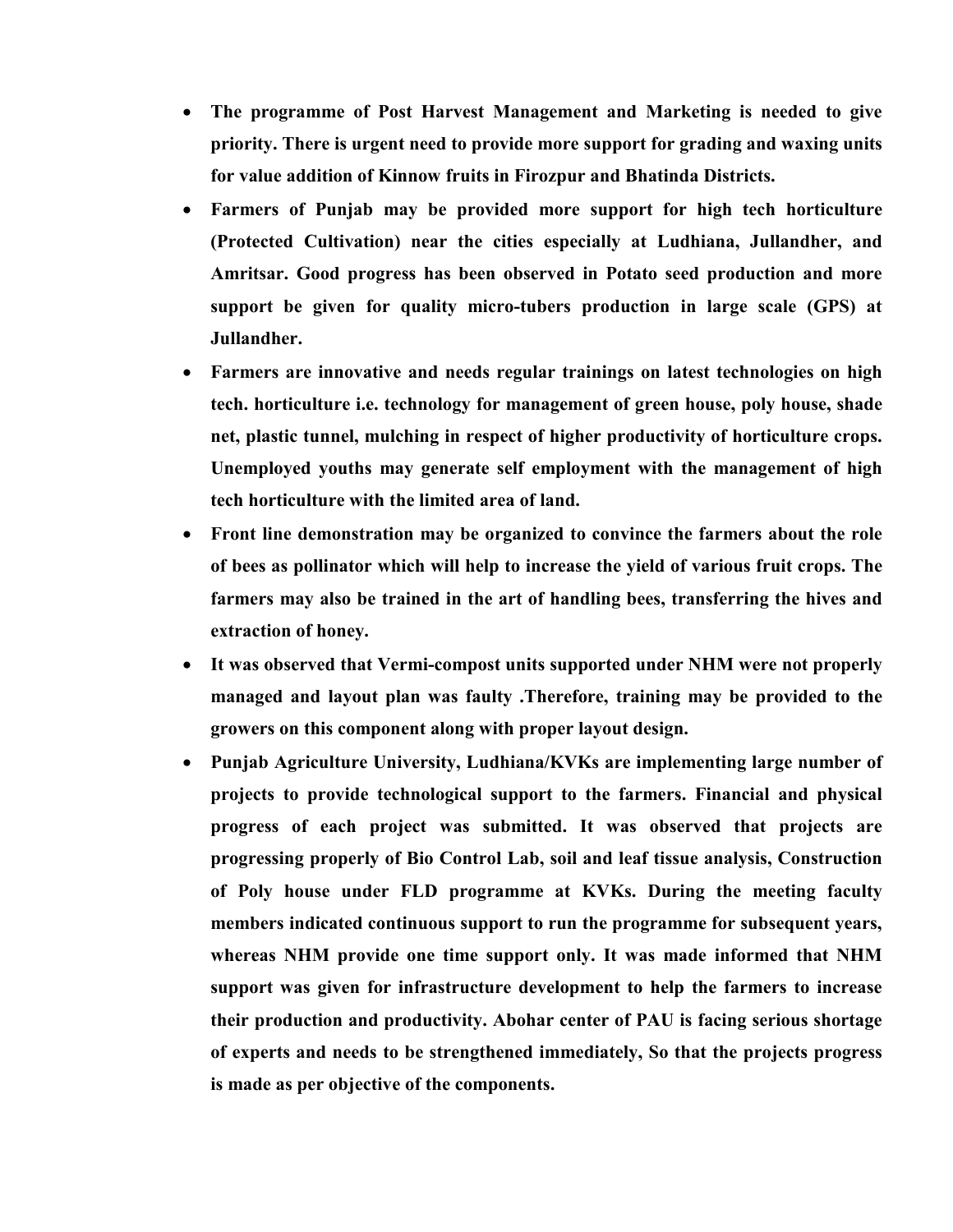- There is acute shortage of expert technical personnel as only one is available against six required strength in the department. The vacant post may be filled on priority basis.
- Consultancy may be provided by engaging retired experts under NHM for serious persisting problems of horticultural crops for technological support. The PFDC at PAU should organize trainings on water management for officers of the state department of horticulture.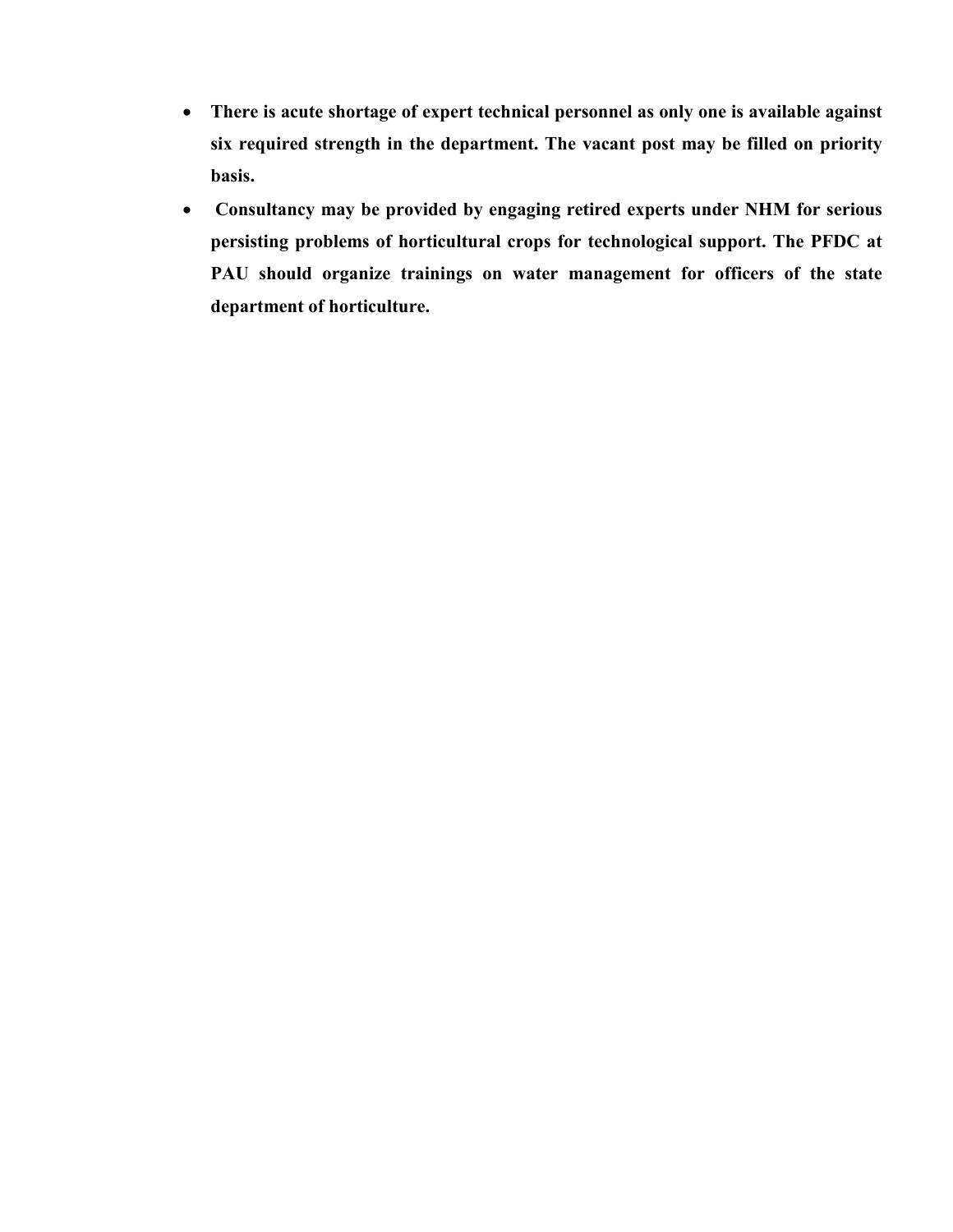## Introduction

The State of Punjab is the northwest state of India situated at 29- 32' to 32 -32' North latitude and 73 -55 to 76-50' East longitude. It is bordered to the north by Jammu and Kashmir, to the nearest by Himachal Pradesh, to the south and southeast by Haryana and to the southwest by Rajasthan. Temperature is an important factor that influences the crop production and determines the kind of crops that could be sown. June is the hottest month and temperature ranges 40-45 degree Celsius. January is the coldest month. The frosts occur during December and January that damages fruits and vegetables crops like mango, litchi, guava and potato etc. The total rainfall varies from 122 MM in South-Weston districts to more than 863 MM in the Sub mountainous districts. About 75 % of total rain is received during monsoon from July to September months. The soils of the state though alluvial in nature, show a wide range of variations. The chief sources of irrigation in the Punjab State are canals and Tube wells. The geographical area of the state is 5033 thousand hectares. Out of which about 4200 thousand hectares is not sown area. About 45-50 % area is irrigated by canals where as the remaining is irrigated with tube walls. Geographical area of the state is 5033 thousand hectares. Out of which about 4200 thousand hectare are in net sown area. Cropped Area is about 7932 thousand hectares and Cropping Intensity is about 189%. Out of the total net sown area of approx 42.00 lac ha, Horticulture crops are grown on an area of 2.53 lac ha up to January 2010 which is 6.02% of the net sown area. The area under fruit crops up to January 2010 is 0.70 lac hectares (ha) with a production of 13.50 lac MT and 1.83 lac ha is under vegetable crops with production of 35 lac MT. Fresh and cut flower are grown over 1100 ha area with production of 8640 MT. Whereas Flower seed is produced on 700 ha area and with production of 60 MT. Besides this spices and aromatic plants are being grown on an area of 24550 ha with a production of 76897 MT.

NHM role in the overall economic prosperity of the Punjab is important in the coming years. Past interventions in the sector have enabled to harness some of the existing potential in horticulture and the State has emerged as a major player for the production of Kinnow in the The State of Punjab is the northwest state of India situated at 29- 32' to 32 -32' North latitude and 73 -55 to 76-50' East longitude. It is bordered to the north by Jammu and Kashmir, to the nearest by Himachal Pradesh, to the south and southeast by Haryana and to the southwest by Rajasthan. Temperature is an important factor that influences the crop production and determines the kind of crops that could be sown. June is the hottest month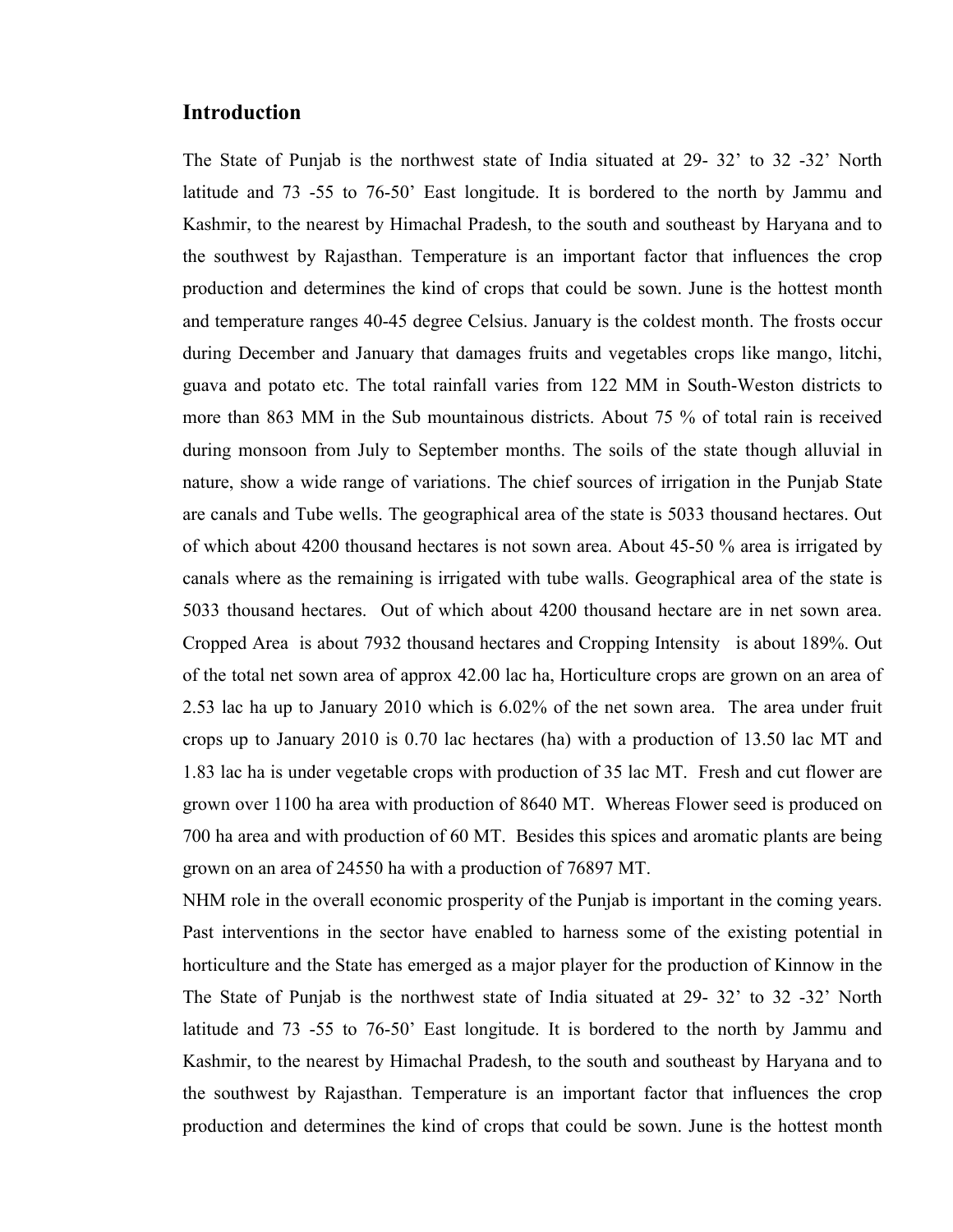and temperature ranges 40-45 degree Celsius. January is the coldest month. The frosts occur during December and January that damages fruits and vegetables crops like mango, litchi, guava and potato etc. The total rainfall varies from 122 MM in South-Weston districts to more than 863 MM in the Sub mountainous districts. About 75 % of total rain is received during monsoon from July to September months. The soils of the state though alluvial in nature, show a wide range of variations. The chief sources of irrigation in the Punjab State are canals and Tube wells. The geographical area of the state is 5033 thousand hectares. Out of which about 4200 thousand hectares is not sown area. About 45-50 % area is irrigated by canals where as the remaining is irrigated with tube walls. Geographical area of the state is 5033 thousand hectares. Out of which about 4200 thousand hectare are in net sown area. Cropped Area is about 7932 thousand hectares and Cropping Intensity is about 189%. Out of the total net sown area of approx 42.00 lac ha, Horticultural crops are grown on an area of 2.53 lac ha up to January 2010 which is 6.02% of the net sown area. The area under fruit crops up to January 2010 is 0.70 lac hectares (ha) with a production of 13.50 lac MT and 1.83 lac ha is under vegetable crops with production of 35 lac MT. Fresh and cut flower are grown over 1100 ha area with production of 8640 MT. Whereas Flower seed is produced on 700 ha area and with production of 60 MT. Besides this spices and aromatic plants are being grown on an area of 24550 ha with a production of 76897 MT.The horticulture sector is expected to play a prominent country. A number of factors ranging from availability of good quality planting material to marketing besides technological gaps have been slowing the growth of horticulture to harness the available potential.

With an annual growth rate of 6%, horticulture contributes about 29.5 per cent to agricultural GDP, from 8.5% of the area. The challenges ahead are to have sustainability and competitiveness and to achieve the targeted production of 300 million tons (Fruits 81 million tones, vegetables 185 million tones, spices 5.50 million tones, coconut 20 million tones, cashew nut 1.70 million tones, cocoa and others 6.80 million tons) at the end of XI plan from the current level of 169.83 million tons (Fruits 49.30 million tones, vegetables 101.44 million tones, spices 5.11 million tones, coconut 8.40 million tones, cashew nut 0.54 million tones, cocoa and others 5.04 million tons), in the environment of dwindling land and water resources. Productivity of many of horticultural crops continues to be low, while the quality of produce needs improvement and resources use efficiency requires up gradation. Postharvest losses are also high (6-26%) and there is growing regional disparity in production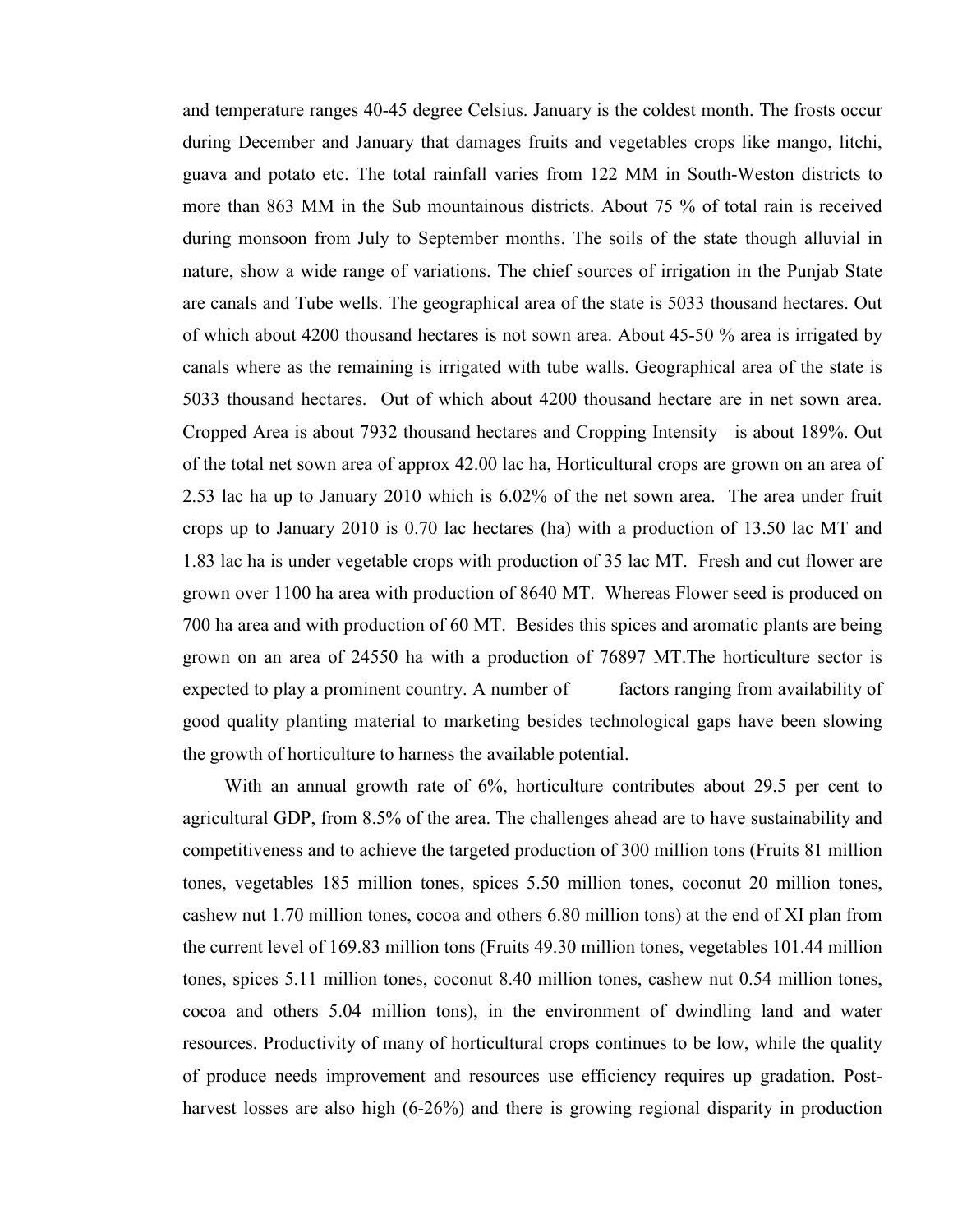and use of technologies. National Horticulture Mission for Integrated Horticulture Development has created awareness across the region, to address the issues of livelihood security, nutritional adequacy, employment opportunities and environment concerns.

The National Horticulture Mission (NHM) has been launched w.e.f. 2005-06 for holistic development of horticulture sector, duly ensuring horizontal and vertical linkages, with the active participation of all the stakeholders. The thrust of the Mission is on area based regionally differentiated cluster approach for development of horticultural crops.

Activities undertaken in the project are production and distribution of planting material( model nursery, small nursery, tissue culture units), area expansion (through establishment of new gardens), rejuvenation of existing gardens, production of vegetable seed, seed infrastructure, protected cultivation, IPM/INM, organic farming, bee keeping, integrated development of Mushroom, development of marketing infrastructure (modern and terminal markets, rural markets, flower markets, functional infrastructure etc), Post Harvest Management( pack houses, multi chamber cold storages, C A storages, refrigerated vans, mobile processing units etc), Human Resource Development and Mission Management.

#### Climate

Temperature is an important factor that influences the crop production and determines the kind of crops that could be sown. June is the hottest month and temperature ranges between 40 –45 degree Celsius. January is the coldest month. In peak winter temperature at Amritsar and Adampur falls below zero degree level. The frost occurs during December and January that damages fruits and vegetable crops like mango, litchi, guava and potato etc.The State of Punjab is in the sub tropical belt and is situated in the North-West of Indian sub continent. It lies over 1600 K.M away from the Bay of Bengal. The south eastern current of summer monsoon brings rain from mid June to September. Rainfall also occurs in December, January and March. The rainfall is beneficial for Rabi crops. The total rainfall varies from 122 MM in South-Weston districts to more than 863 MM in the sub mountainous districts. About 75% of the rain is received during monsoon from July to September months. The soils are alluvial in nature. The soil pH varies from 8 to 8.7. Generally, the soils are low in Nitrogen, Zinc, low to medium in phosphate and rich in Potash. The soils of the state is alluvial in nature, show a wide range of variations. The soils in North-Eastern belt of the state are alluvial in nature (sand to sandy loam). The plains of Ravi, Beas, Satluj and Ghaggar rivers medium to heavy soils in texture and are very fertile.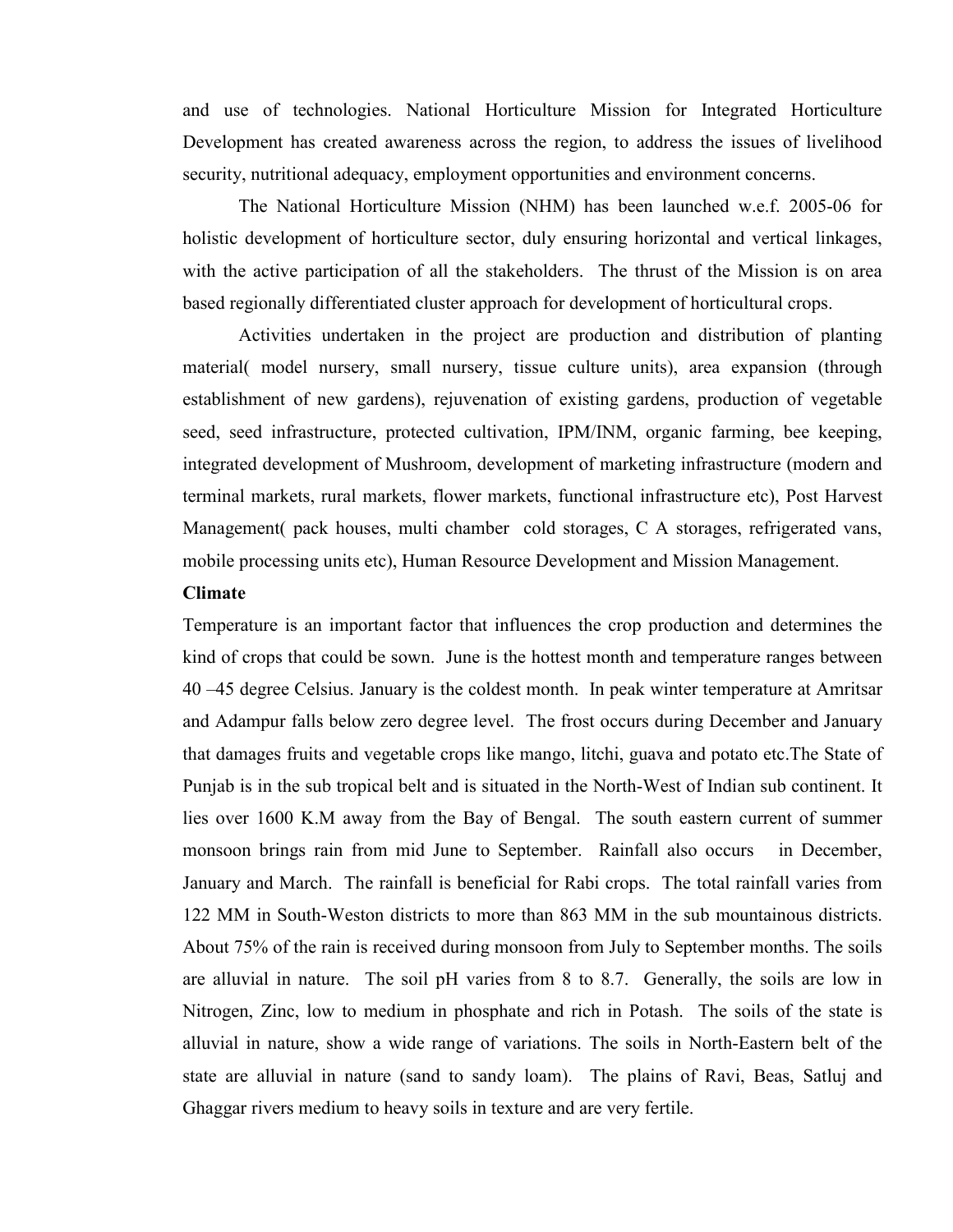#### Agro climatic Zones

- 1. Sub-mountain zone.
- 2. Central zone.
- 3. Arid-irrigation zone.
- 4. Special Areas
	- a) Kandi Area
	- b) Wet Area

#### Irrigation

Irrigation is a major input for agriculture sector. The chief sources of irrigation in the Punjab State are canals and Tube wells. The geographical area of the state is 5033 thousand hectares. Out of which about 4200 thousand hectares is net sown area. About  $45 - 45\%$  area is irrigated by canals where as the remaining area is irrigated with tube wells.

#### Availability of Credit/ Subsidies

There is a three tier co-operative credit system in the state. The Punjab state co-operative bank is at the apex level, the central co-operative banks at district level and the Agriculture Cooperative Credit Society at the village level. These banks provide loan to the member farmers. The Commercial banks also provide short-term and long-term loans to the farmers. The subsidy is also provided to the farmers under other State Government schemes and RKVY for various inputs or activities with a focus on holistic growth of this sector.

#### Current NHM Status of Punjab

Advances in the production of potato, cucurbits, chilies, tomato and brinjal amongst vegetables is equally important. In Jalandhar and Hoshiarpur production of seed potato is quite significant whereas in Ludhiana and Patiala potato is grown mainly for table purpose. Chilies, Tomato, Brinjal and Onion crops have also witnessed sharp progress in production in the recent past. In case of Chilies and Tomato productivity has substantially increased because of the adoption of hybrids. Beside this, there is ample scope for the cultivation of flower, spices and aromatic plants.

Annual Action Plan 2008-09 was approved with the outlay of Rs.7802.28 lakh out of which Rs.1412.48 lakh were released against this approved plan. The expenditure incurred up to March 2009 is Rs. 3573.92 lakh. The balance amount Rs. 408.39 lakh is needed to be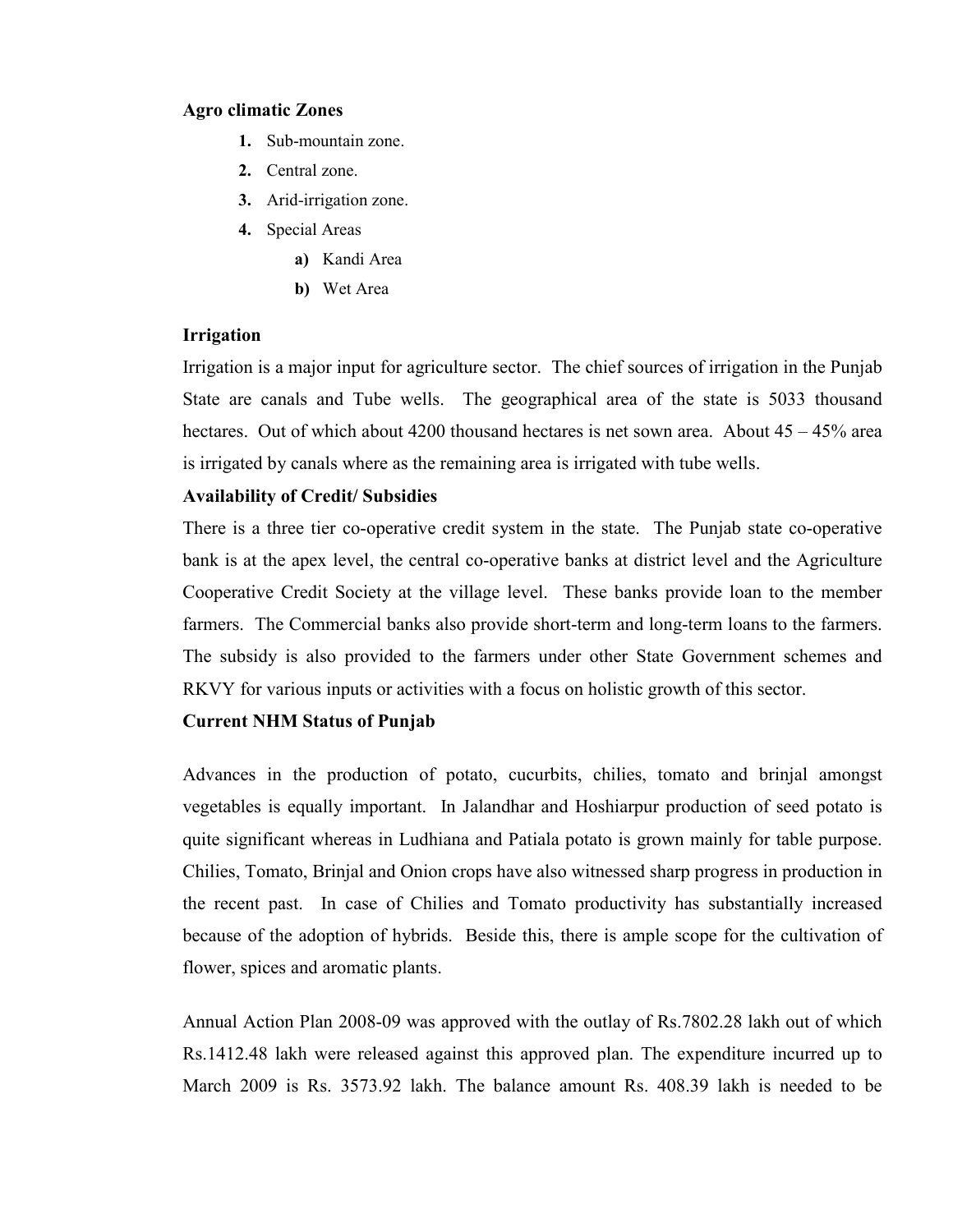revalidated for the expenditure during the financial year 2009-10.The proposed outlay for the FY 2009-10 is Rs. 4396.89 lakh.

Year-wise details of Outlay, Funds Released and Expenditure under NHM in Punjab (Rs. In lakh)

| Year    | Outlay  | Releases | Expenditure | <b>Unspent Balance</b> |
|---------|---------|----------|-------------|------------------------|
| 2005-06 | 6074.20 | 2868.82  | 0.00        |                        |
| 2006-07 | 5974.00 | 1150.00  | 2299.08     |                        |
| 2007-08 | 6853.69 | 2409.99  | 1791.61     |                        |
| 2008-09 | 7802.28 | 1412.48  | 3573.92     | 408.39                 |
| 2009-10 | 4396.89 | 1178.00  | 0946.39     |                        |

# Area and Production of Fruits in Punjab

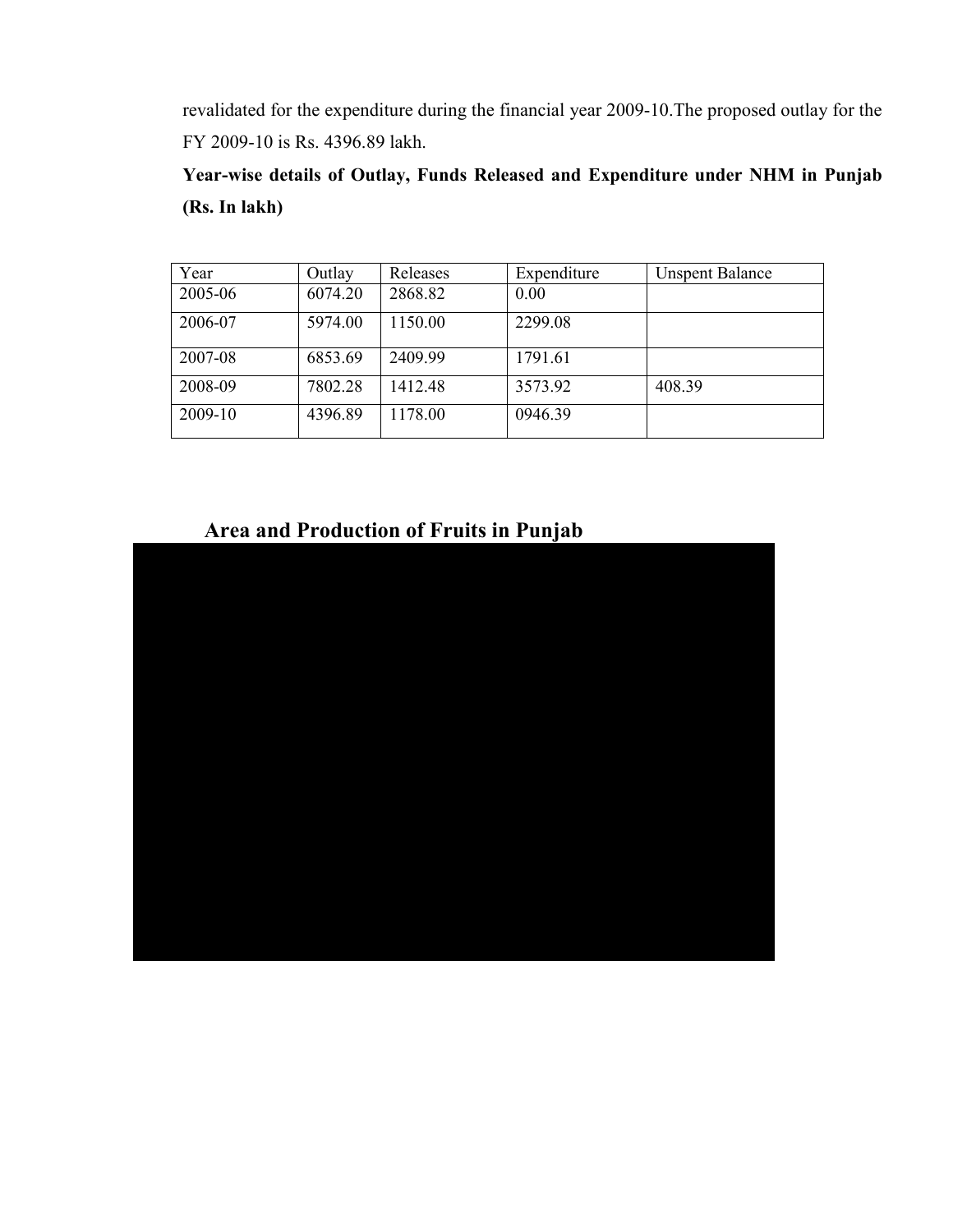#### Production of major Horticultural Crops:

Out of the total net sown area of approx 42.00 lakh ha, horticulture crops are grown on an area of 2.67 lakh ha which is 6.36 % of the net sown area. The area under fruit crops is 0.66 lakh hectares (ha) with a production of 11,55,000 MT and 1.78 lakh ha is under vegetables crops with production of 30,26,000 MT. Fresh and cut flower are grown over 1050 ha area with production of 8190 MT. Whereas Flower seed is done on 650 ha area and with production of 41 MT. Besides this spices and aromatic plants are being grown on an area of 21,200 ha with a production of 47,297 MT.

#### Crop Clusters for Punjab Fruit

| Punjab | Cluster 1:- Aonal, Ber, Citrus, Grapes, Guava, mango, Peach    |
|--------|----------------------------------------------------------------|
|        | Cluster 2:- Citrus, Guava, Litchi, Pear, Banana                |
|        | Cluster 3:- Floriculture, Medicinal & Aromatic Plants, Spices, |
|        | Veg Seed Production                                            |

The main fruit crops of the Punjab are kinnow, Mango,Litchi, pear , Peach and Guava, Kinnow and pear are marketed to other States in India and neighboring countries. Presently the total area under fruit cultivation is 0.66 lakh ha, with the production of 11.55 lakh MT (metric tons). Kinnow is the most prevalent citrus covering an area of 31,800 hectares with a production of 6.00 lakh tonnes, there is further scope to increase the area and production in the coming years.

#### Vegetables:

Punjab is a leading state in the terms of production of vegetables. The total area under vegetable crop is 1.78 lakh ha. with the production of 30.26 lakh MT. Potato is the main vegetables crop of the state. The area under potato crop is about 81 thousand hectares which occupies 46 % of the total area under vegetables. There are 10 Government potato seed farms that produce high quality seed. About 300 M. T. seed is produced and supplied to the farmers. Some quantity of good quality seed is also exported to the other states as well as neighboring countries.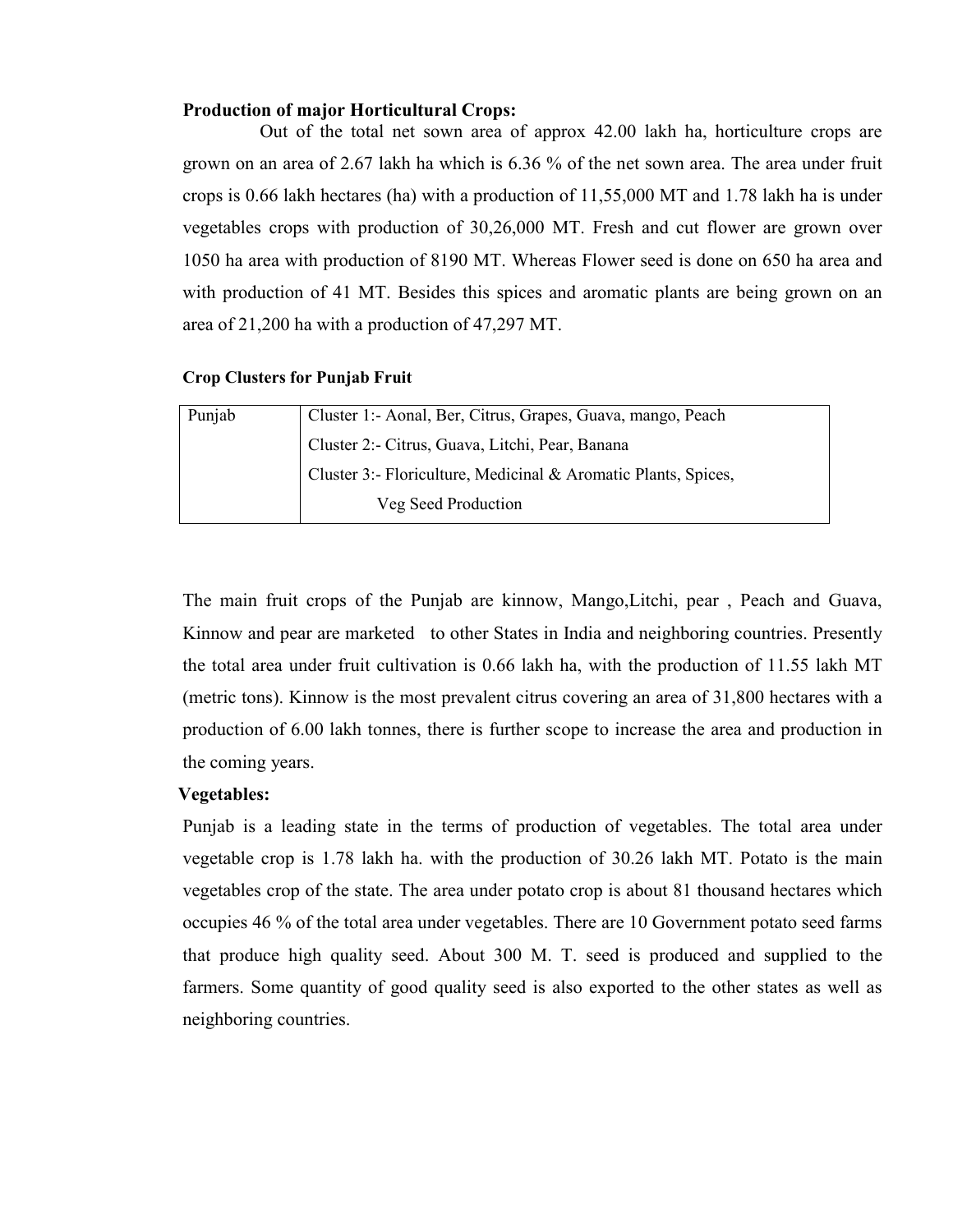#### Spices and Aromatic Plants

Some important spices like chilli,Garlic,Celery and Turmeric are grown in the state. In addition to this the aromatic plant, Mentha is also grown in the state. The total area under spices and aromatic plants is 21200 ha with the production of 47297 tonnes.

#### Potato:

 Production of seed potato is quite significant whereas in Jalandhar, Ludhiana ,Hoshiarpur and Patiala potato is grown mainly for table purposes. Chillies, Tomato, Brinjal and onion crops have also witnessed sharp progress in production in the recent past. In case of chillies and tomato productivity has substantially increased because of the adoption of hybrids.

#### Area Under Major Horticulture Crops

|       |                                   |         | Area in ha |         |         |
|-------|-----------------------------------|---------|------------|---------|---------|
| S. No | <b>Description</b>                | 2004-05 | 2006-07    | 2007-08 | 2008-09 |
|       | <b>Fruits</b>                     | 47087   | 57309      | 61618   | 66000   |
| 2     | <b>Vegetables</b>                 | 158641  | 168234     | 173340  | 178000  |
| 3     | <b>Flowers (Fresh &amp; Cut)</b>  | 315     | 950        | 1000    | 1050    |
| 4     | <b>Flowers (Seed Production)</b>  | 300     | 550        | 600     | 650     |
| 5     | <b>Spices and Aromatic plants</b> | 14625   | 16706      | 20527   | 21200   |

#### Production of Planting Material

To achieve the objective of NHM to escalate the area and production to double by 2011-12, good quality of planting material in sufficient quantity is required. In the previous years this demand had been met from the SAU, Department Nurseries and Private registered Nurseries. Keeping in view the quality of planting material, it has been made mandatory for the nursery owners to get the planting material certified from the SAU, Only then Nursery owner will be eligible to sell the planting material and obtain the financial assistance under NHM.

#### Rejuvenation/Replacement of Senile Plantation

To increase the productivity there is need to rejuvenate the oil senile orchards for citrus fruits. During this financial year it is proposed to rejuvenate 1125 ha area of citrus orchards,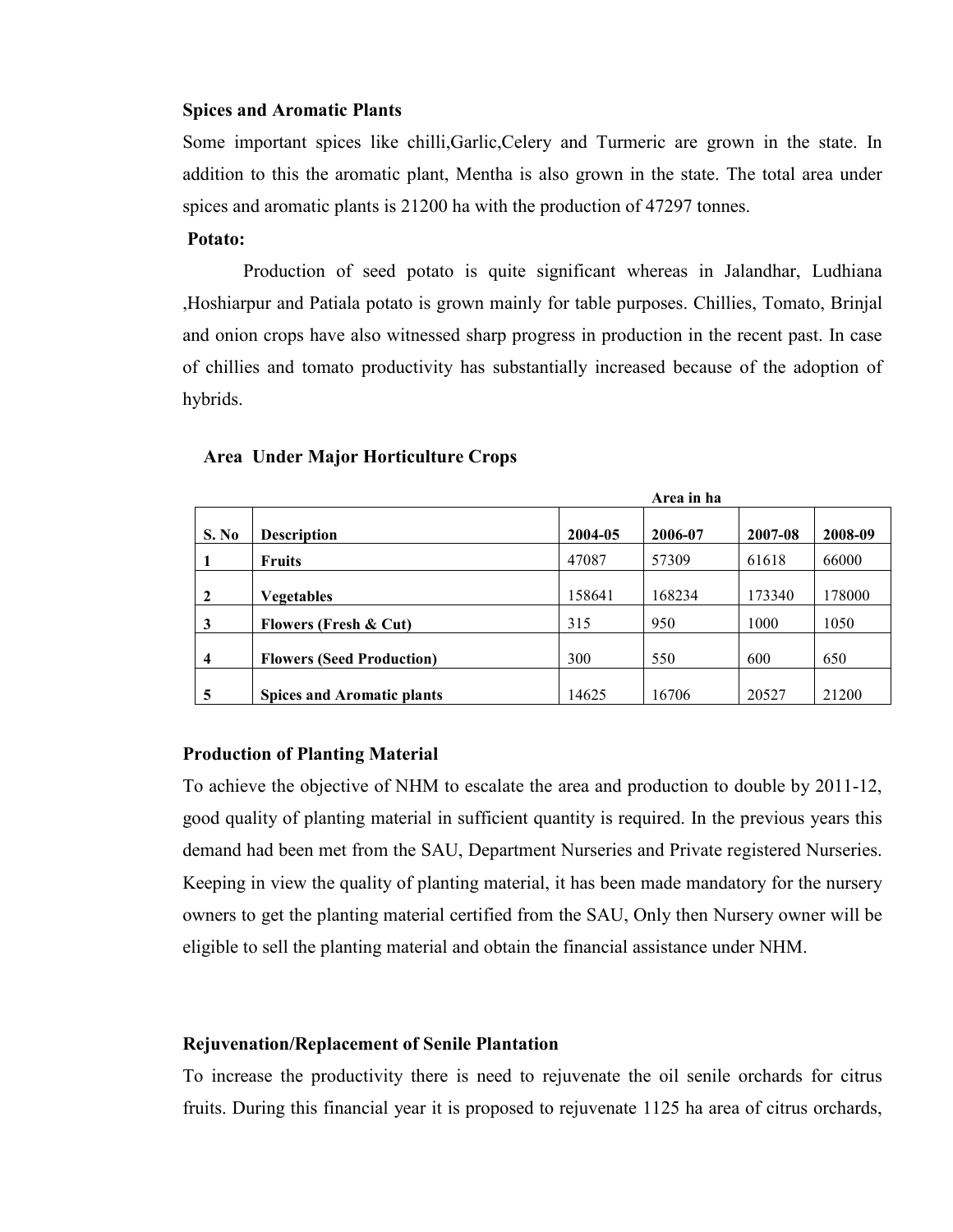under this activity, 20 % gap filling in the orchards will be done. The pruning of old and productive parts, removing of dead wood/ diseased wood will be done to enhance productivity and plant health. Treatment of fungicide i.e. Ridomil/Aliette to check the fatal disease like phytopathora followed by the spraying of Bordeaux mixture and application of chemical fertilizer. Farm yard manure/vermi compost will also be supplied to unproductive and old senile orchards.

#### Creation of Water Resources

 Community water tanks on farm ponds / farm water reservoir – with use of plastics – Under the National Horticulture Mission activities, assistance is provided for creating water sources through construction of community tanks, farm ponds with plastic lining. In this financial year 100 community water tanks will be constructed in all districts of Punjab.

#### Protected Cultivation

Activities like Green house construction, mulching, shade net and plastic tunnels will be promoted with assistance available under Mission. During this financial year it is proposed to carry following activities:-

- To bring an area of 50 ha under Mulching in Cluster –iii in Ludhiana and Jallandhar districts.
- To establish 32 units (of 500 sq. m each) covering 16 ha under shade net in Cluster- ii in Mohali district.
- To bring an area of 180 ha under Plastic Tunneling.

#### Promotion of INM/IPM

#### A) Sanitary and Phyto-sanitary (Public sector)

#### Survey and surveillance of maintenance of potato crop

The objective of this activity is to meet the sanitary and phyto-sanitary quarantine requirement for export of potato to EU countries. A two years study by PAU also declared Punjab as Pest Free Area (PFA) for brown rot and ring rot for potato. Markfed being nodal agency for organizing the export of potato from Punjab in collaboration with PAU will carry out survey and surveillance of Potato crop for monitoring of quarantine pests on a year to year basis. This is sanitary and phyto-sanitary exercises entail an expenditure of Rs. 30 lakh for a period of three years. Hence Rs. 10.00 lakh is sought during this FY 2009-10.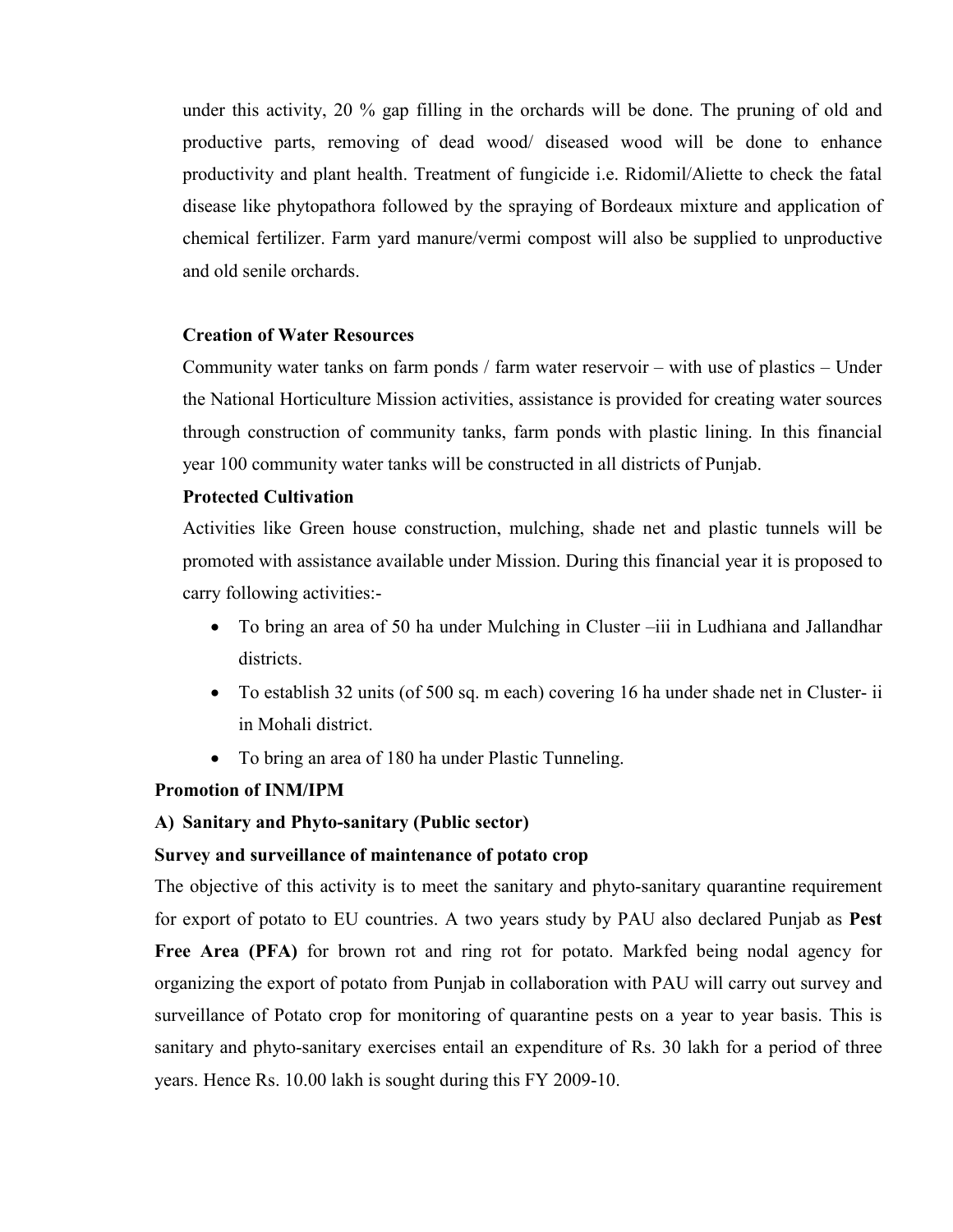## B) Promotion of IPM

# SPS certification for Export of Potatoes

Markfed proposes to register 250 progressive farmers for SPS/Europe GAP/ Global GAP certificate at an estimated cost of Rs.12, 000/- per farmers including training consultancy and certification at the total cost of Rs. 30 Lakh out of which Rs. 25.50 lakh is sought from Government of India.

## Promotion of IPM

IPM promoted among potato growers to improve quality of Potato Crop. Marked proposes to adopt 4000 ha area of potato in districts Jallandhar, Kapurthala, Hoshiarpur, Amritsar, Moga, Bhathinda, and Patiala. The objective of this component is to improve quality and productivity of Potato crop to meet exports standards. The total expenditure in this activity amounts to Rs. 80.00 lakh out of which 50 % assistance amounting to Rs. 40.00lakh is sought from Government of India.

## Plant Health Clinics

| Programme                                                                                                                                | Estimated<br>Cost                                              | Proposed<br>assistance                   | Phy          | Fin              | GOI<br>Share<br>$(85\%)$ | <b>State</b><br>share<br>(15<br>$\%$ ) |
|------------------------------------------------------------------------------------------------------------------------------------------|----------------------------------------------------------------|------------------------------------------|--------------|------------------|--------------------------|----------------------------------------|
| Promotion of INM<br>/IPM                                                                                                                 |                                                                |                                          |              |                  |                          |                                        |
| and<br>A)<br>Sanitary<br>Phyto-sanitary<br>(Public sector)                                                                               | Project based                                                  | Project<br>based                         |              |                  |                          |                                        |
| $i)$ To<br>out<br>carry<br>and<br>Survey<br>Surveillance<br>for<br>of<br>maintenance<br>PFA of Potato crop<br>PAU<br>through<br>Ludihana | Project based.<br>Rs.10 lakh per<br>year basis for<br>3 years. | $\frac{0}{0}$<br>100<br>Project<br>based | $\mathbf{1}$ | 10.0<br>$\theta$ | 8.50                     | 1.50                                   |
| Promotion of IPM                                                                                                                         |                                                                |                                          |              |                  |                          |                                        |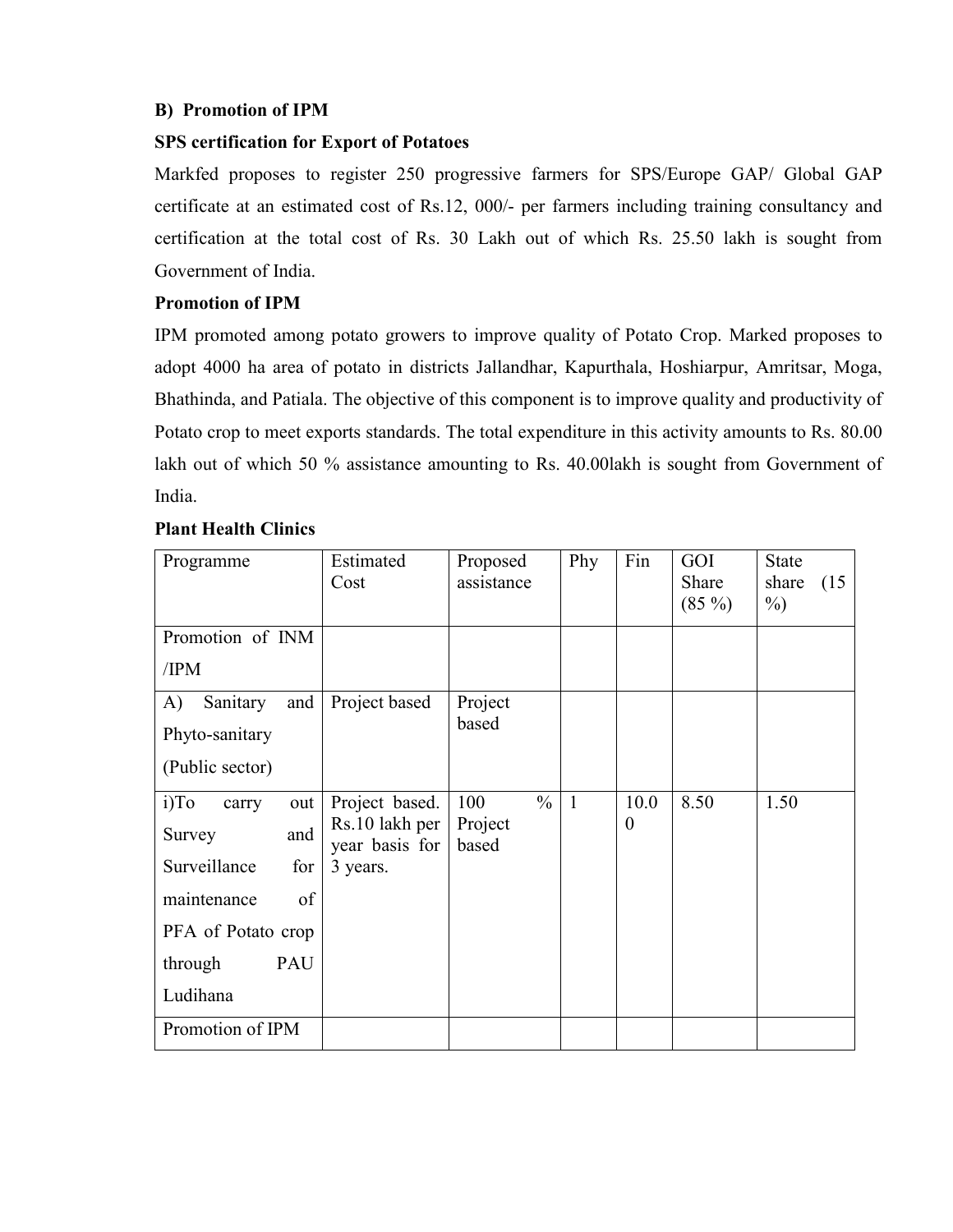| i)SPS<br>certification | Rs. 12,000 per | Project                  | 250  | 30.0       | 25.50  | 4.50  |
|------------------------|----------------|--------------------------|------|------------|--------|-------|
| of<br>Export<br>for    | farmer         | based                    | farm | $\theta$   |        |       |
| Potatoes               |                |                          | ers  |            |        |       |
| of<br>ii)Promotion     | Rs. 2000 per   | 50 $%$ of the            | 1000 | 40.0       | 34.00  | 6.00  |
| <b>IPM</b>             | ha             | cost subject             | farm | $\theta$   |        |       |
|                        |                | to<br>a                  | ers  |            |        |       |
|                        |                | maximum                  | with |            |        |       |
|                        |                | of                       | 4 ha |            |        |       |
|                        |                | Rs.1000/ha               | each |            |        |       |
|                        |                | limited to 4             |      |            |        |       |
|                        |                | ha<br>per<br>beneficiary |      |            |        |       |
| E)<br>Health<br>Plant  |                |                          |      |            |        |       |
| Clinics                |                |                          |      |            |        |       |
| I) Public Sector       | Rs.<br>20      | $100 \%$ Upto            | 3    | 60.0       | 51     | 9     |
|                        | lakh/unit      | Rs. 20 lakh /<br>unit    |      | $\theta$   |        |       |
| Sub Total              |                |                          |      | 140.<br>00 | 119.00 | 21.00 |

## Organic Farming

## Adoption of Organic Farming

There is huge demand of organic produce in the domestic and as a swell as global market for vegetables, spices, fruits, aromatic and medicinal plants. Consumers all over world are aware about the residual effect of toxic chemical in the fruits & vegetables. Due to this opportunity, the horticulture growers want to adopt organic farming to meet the market demand. The activities like use of organic manure, vermi compost, bio-pesticides, IPM will to be promoted under NHM so that organic horticultural crops could be produced.

The Proposed area to be brought during Financial Year 2009-10 under organic farming is 2000 ha at the cost of Rs. 200.00 lakh. The assistance sought is Rs. 170.00 lakh from Government of India.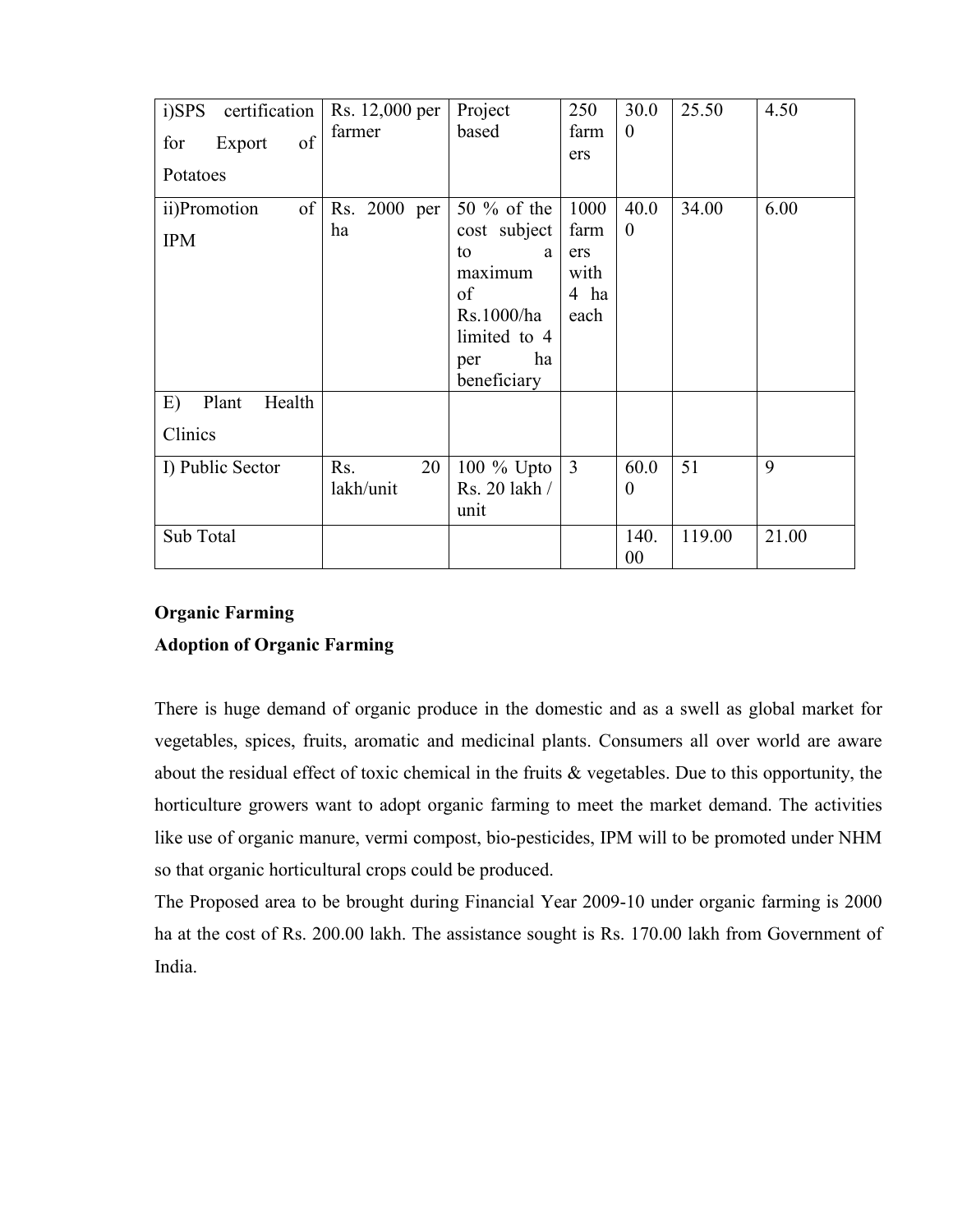# Certification of Organic Farming

Certification in a cluster 50 ha shall be done at Rs. 5.00 lakh per cluster. Besides this paramount importance will be given to certification so that the farmer may expert their produce and can avail attractive prices. Certification on 40 clusters covering an area of 2000 ha will be done at the cost of Rs.200.00 lakh. The assistance sought for this activity is Rs. 170.00 lakh from Government of India.

## Vermi- Compost Units

Under this component, it is proposed to setup 433 Vermi-compost units out of which 50 units will be setup in Cluster-I, 234 units in Cluster – II and 149 units in Cluster – III approximately.

| Programme        | Estimated<br>Cost | Proposed<br>assistance              | Phy                | Fin    | GOI<br>Share<br>$(85\%)$ | <b>State</b><br>share<br>(15<br>$\%$ ) |
|------------------|-------------------|-------------------------------------|--------------------|--------|--------------------------|----------------------------------------|
| Organic          |                   |                                     |                    |        |                          |                                        |
| Farming          |                   |                                     |                    |        |                          |                                        |
| of<br>Adoption   | Rs.20,000         | $50\%$ of the cost                  | 2000h              | 200.00 | 170.00                   | 30.00                                  |
| Organic          | per ha            | subject<br>to<br>a<br>of<br>maximum | a                  |        |                          |                                        |
| Farming          |                   | Rs.10,000/ha                        |                    |        |                          |                                        |
|                  |                   | limited to 4 per<br>ha beneficiary  |                    |        |                          |                                        |
| b) Certification | Project           | Rs.5 lakh in a                      | 40clu <sub>0</sub> | 200.00 | 170.00                   | 30.00                                  |
|                  | based             | cluster of 50 ha                    | ster               |        |                          |                                        |
| c)Vermi          | Rs. 60,000        | 50%<br>of<br>cost                   | 43unit             | 129.90 | 110.42                   | 9.48                                   |
| compost Units    |                   | of<br>max<br>Rs.30000<br>per        | S                  |        |                          |                                        |
|                  |                   | unit                                |                    |        |                          |                                        |
| <b>Sub Total</b> |                   |                                     |                    | 529.90 | 450.42                   | 79.48                                  |
|                  |                   |                                     |                    |        |                          |                                        |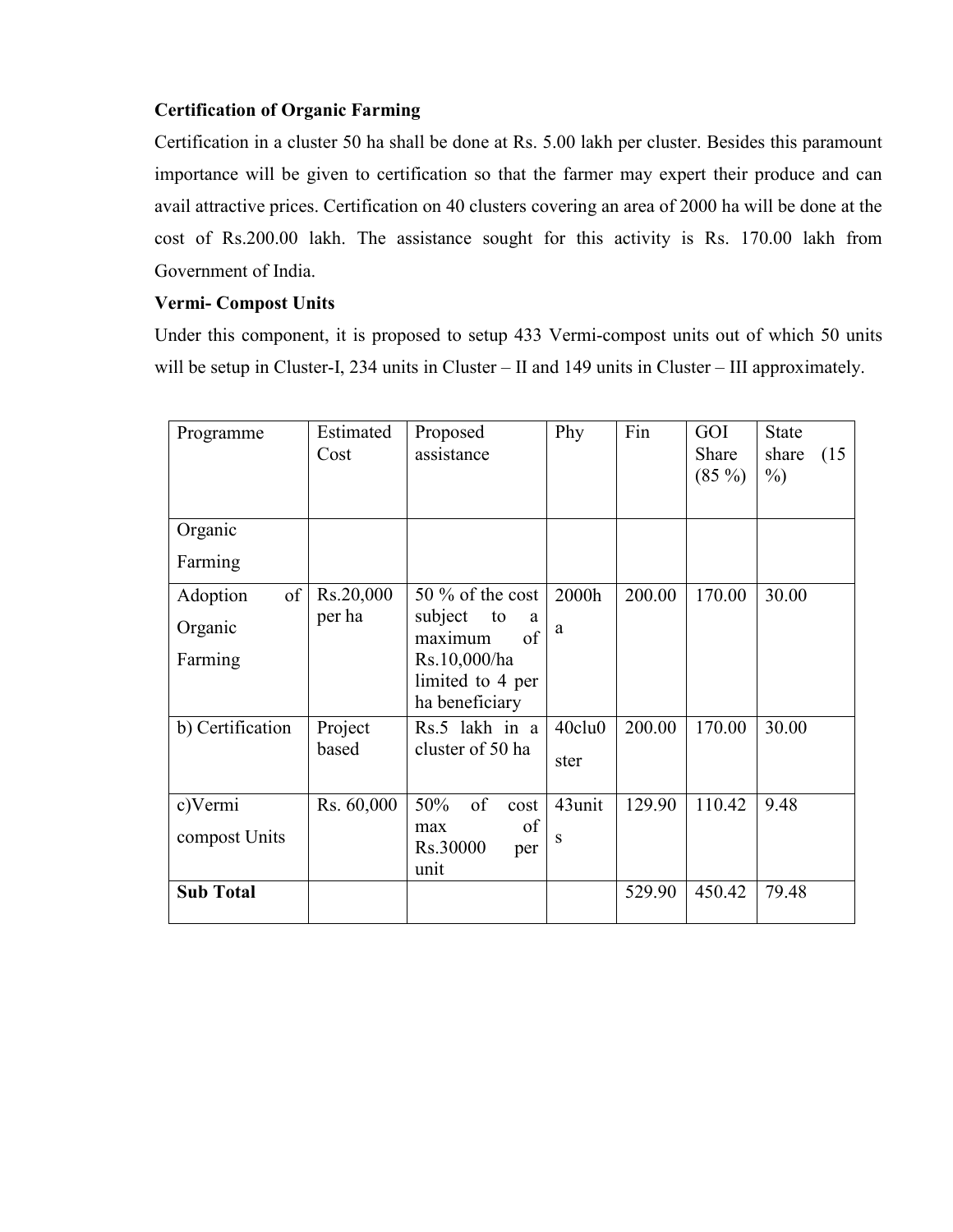# Pollination Support through Bee-Keeping

 Honey bee enhances the pollination thus resulting in increase in yield of the horticulture crops. Besides the yields farmers also earn additional income from the sale of Honey and other byproducts. Keeping in view the objective of NHM i.e. to double the production by 2011-2012, honey bee will play pivotal role. This activity envisages distributing 5800 bee colonies among the farmers.

| Programme    | Estimated           | Proposed                            | Phy    | Fin   | GOI      | <b>State</b> |
|--------------|---------------------|-------------------------------------|--------|-------|----------|--------------|
|              | Cost                | assistance                          |        |       | Share    | share        |
|              |                     |                                     |        |       | $(85\%)$ | $(15\%)$     |
| Pollination  | $Rs.1600$ per       | $50\%$ of the cost                  | 5800   | 46.40 | 39.44    | 6.96         |
| Support      | colony with<br>hive | subject<br>to<br>a<br>of<br>maximum | colony |       |          |              |
| through Bee- |                     | Rs.800<br>per                       |        |       |          |              |
| Keeping      |                     | with<br>colony                      |        |       |          |              |
|              |                     | beehive                             |        |       |          |              |

# POST HARVEST MANAGEMENT

To strengthen the post harvest infrastructure to meet the present level of production as well as the anticipated increase in production volume, quality at the consumer level can be increased with the appropriate post harvest infrastructure facilities. Therefore, plan envisages establishing functional infrastructure like:

## Pack house

These pack house will be helpful in grading, packing, ripening and storage of fruits and vegetables to which will certainly increase the profitability of the produce and reduces the losses. 19 pack houses will be established out of which 14 in cluster-I and 5 in cluster-III in private sector (approximately).

# Cold Storage

Twenty cold storage units are proposed to be set up in private sector for storage of fruits and vegetables. The estimated cost is Rs. 200.00 lakh per unit and the assistance is credit linked back- ended subsidy  $\omega$  25 % of the capital cost of the project. It is also proposed to setup smaller units. The total cost of this component is Rs.800. 00 lakh and an assistance of Rs. 680.00 lakh (85 % of Rs.800.00 lakh) is sought from Government of India.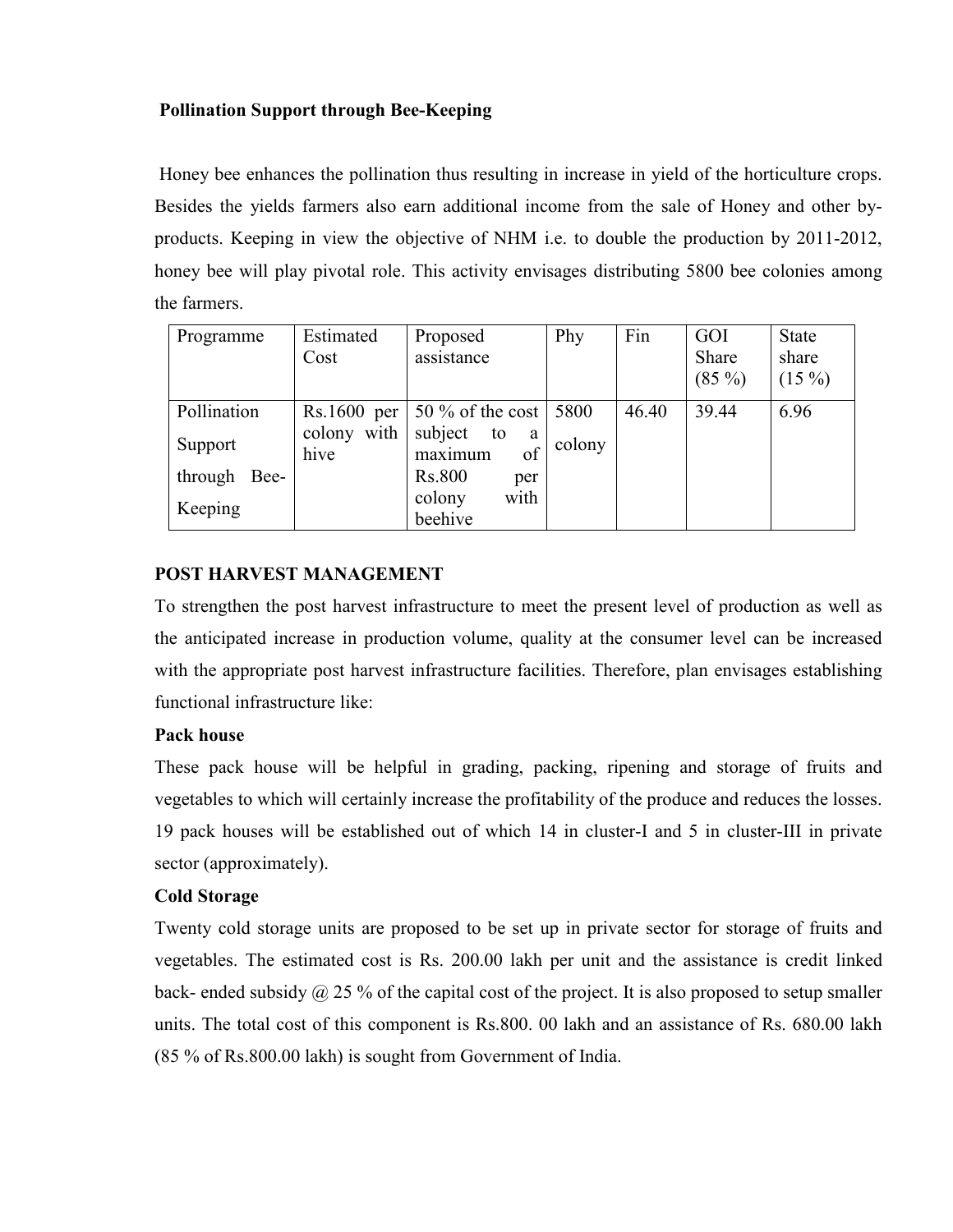#### Kinnow Graders

Grading of the fruit is the basic need of the marketing to fetch the remunerative price. Moreover the consumers are conscious about the quality of the fruit. They are ready to pay more for graded and quality produce. These Kinnow graders will help the growers to grade the fruits at the orchard premises as these are portable can be taken from one orchard to the orchards. This project is to provide 10 Kinnow Graders in Cluster-I at the cost of Rs. 1.50 lakh per grader. An

#### Mechanical Graders/ carrot washing Machine

Washing and grading of the carrot can fetch the remunerative price for the produce and will increase market potential. This project envisages to provide 12 mechanical graders/ carrot washing machines for in cluster-II and III. These machines shall cost Rs.2.00 lakh per unit. An assistance of Rs.5.10 lakh (85 % of Rs. 6.00 lakh) is sought from Government of India.

# Integrated Unit for Grading, Sorting, Washing and Packing and cold Room/ Chain for fruits and vegetables.

Integrated Unit for grading, sorting, washing and packing and cold Room may be establish cool chain for fruits and vegetables. This project envisage to procure farm fresh top quality produce harvested at optimum size and nutritional value, pre-graded at the farm level and brought to the pack house where they are washed, sorted, graded, packed as per market requirement and precooled to enhance shelf life. The produce will then be sent out to the retail stores and distant markets through refer vans. a part of the premium produce will be stored in the cold storage and will be sold in the market in off season to fetch the remunerative prices. Cold chain wills prolog the shelf life of the produce. This project will be set up in the districts Kapurthala with the estimated cost of 382.06 lakh out of which Rs. 95.52 lakh will be is sought from GOI as 25 % assistance under credit linked back ended subsidy.

### Human Resource Development

With the increasing area under horticulture crops, the need for trained/ semi trained manpower is growing. Also there is need to guide farmers about latest Know-how in the field of horticulture. Training would be imparted on the aspects like improved cultivation practices, IPM, INM, Post harvest Management practices and processing, export etc. Human Resource Development through trainings and demonstrations will be an integral part of the State Mission. Under this component, it is proposed to carry following activities.

#### Specialized training courses

Specialized training courses will be under taken as:.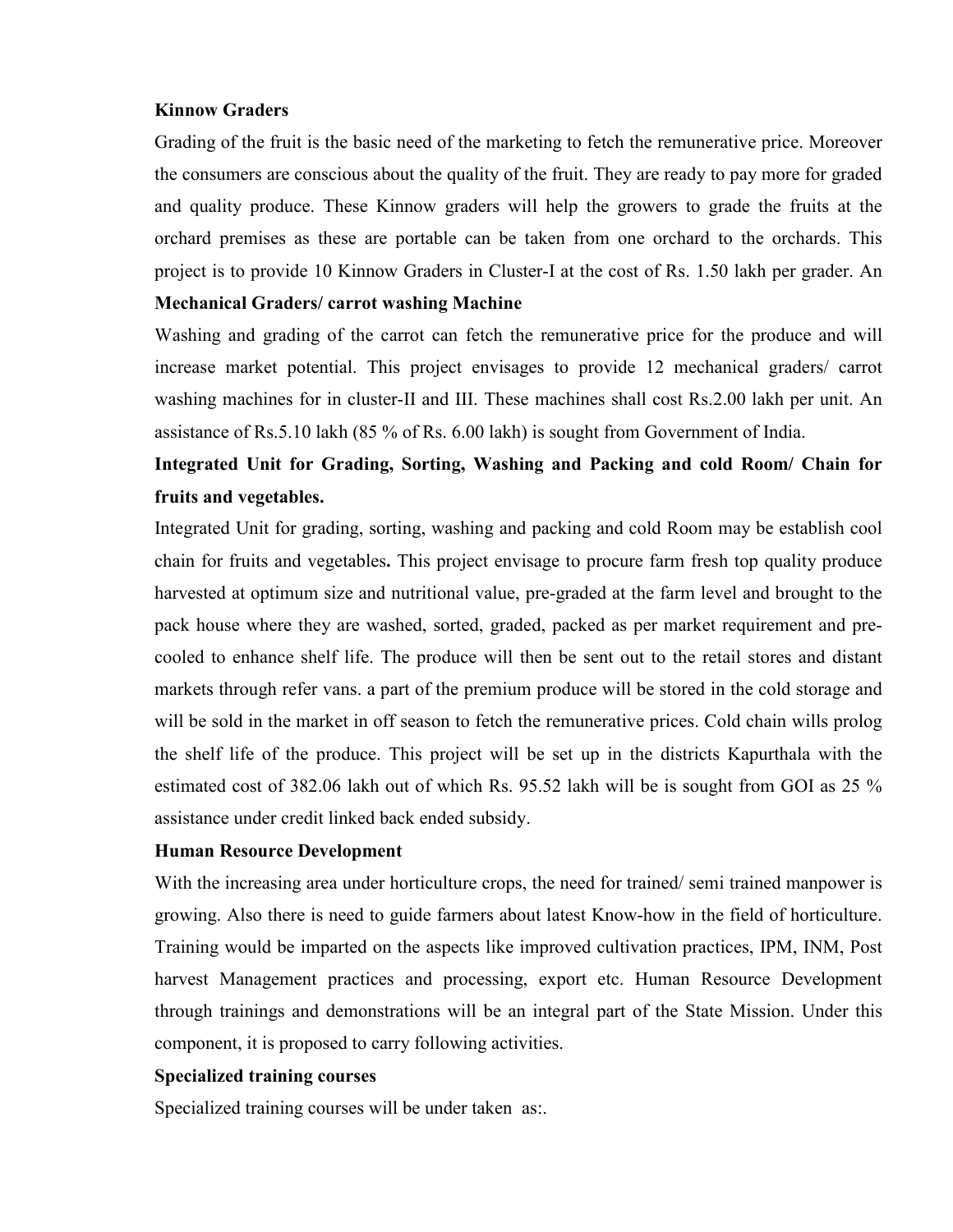• 200 farmers will be imparted training for production and marketing of high value Horticulture Crops. This training will be conducted by the National Institute of Post Harvest Technology (NIPHT), Horticulture Training Centre (HTC), Talegaon Pune (Maharastara). To conduct 5 training courses to train 175 farmers at the cost of Rs. 1500 per farmer for post harvest handling of turmeric, Spices and honey. To conduct 2 nos. of one year training courses for gardeners. To conduct 1 nos. of one year horticulture supervisor training class for a batch of 25 participants.

## Marketing

- There are about 144 Markets in Punjab. These markets not only disposing the agriculture produce but also horticulture produce.
- Apni Mandi programme has also been introduced in Punjab State. Apni Mandi provides direct link between the growers and the customers. There are no middle men in the Apni Mandi
- Operative banks at district level and agriculture Cooperative Credit Society at the level. These banks provide loan to the member farmers. The subsidy is also provided to the farmers under other state Government scheme and RKVY for various inputs or activities with a focus on holistic growth of this sector.

## Availability of Credit/Subsides

• There is a three tier co-operative credit system in the state. The Punjab state cooperative bank is at the apex level, the central co-operative banks at district level and agriculture Cooperative Credit Society at the Village level. These banks provide loan to the member farmers. The subsidy is also provided to the farmers under other state Government scheme and RKVY for various inputs or activities with a focus on holistic growth of this sector.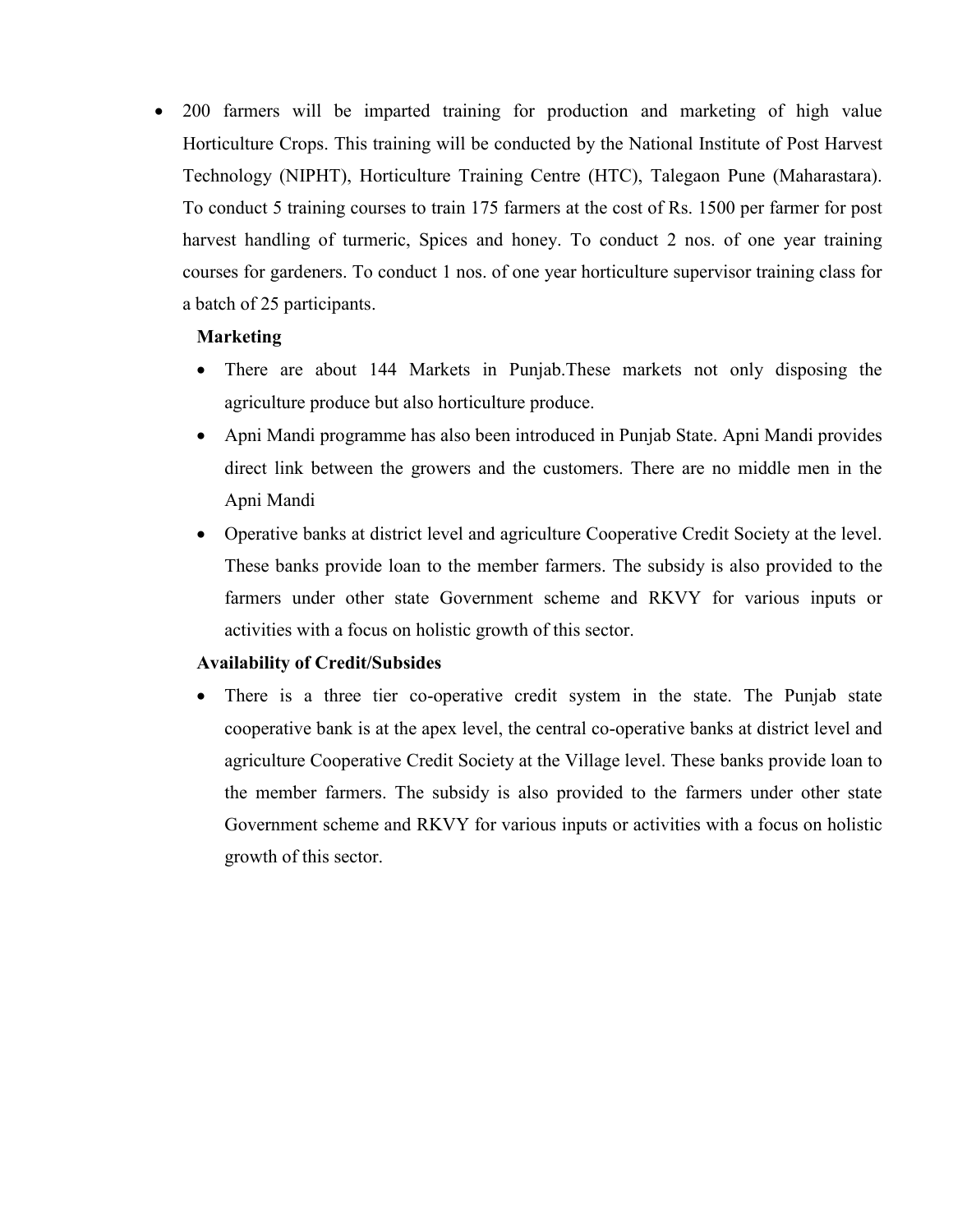|                | <b>Components</b>                            | Unit | <b>Physical</b> | Financial     | Percentage |
|----------------|----------------------------------------------|------|-----------------|---------------|------------|
|                |                                              |      | <b>Target</b>   | <b>Target</b> | (%)        |
| 1              | <b>Plantation Infrastructure</b>             | Nos. | 205             | 179.62        | 3.59       |
| $\overline{2}$ | <b>Establishment of New Gardens</b>          | Ha.  | 11098           | 1291.84       | 25.84      |
| $\overline{3}$ | Rejuvenation/Replanting of Senile Plantation | Ha.  | 2000            | 300.00        | 6.00       |
| $\overline{4}$ | Creation of Water resources                  | Nos. | 115             | 680.00        | 13.60      |
| 5              | <b>Protected Cultivation</b>                 | Ha.  | 21.58           | 500.49        | 10.01      |
| 6              | Promotion of INM/IPM                         | Ha.  | 2000            | 74.00         | 1.48       |
| $\overline{7}$ | Organic Farming                              | Unit | 325             | 72.50         | 1.45       |
| 8              | Certification of good Agriculture Practices  | Ha.  | 428             | 21.40         | 0.43       |
| 9              | Pollination support through Bee-keeping      | Nos. | 10003           | 90.50         | 1.81       |
| 10             | Horticulture Mechanization                   | Nos. | 56              | 79.25         | 1.59       |
| 11             | <b>HRD</b>                                   | Nos. | 3               | 59.96         | 1.20       |
| 12             | <b>PHM</b>                                   | Nos. | 63              | 1233.50       | 24.67      |
| 13             | Market                                       | Nos. | 19              | 167.00        | 3.34       |
| 14             | <b>Mission Management</b>                    |      |                 | 249.94        | 5.00       |
|                | <b>Total</b>                                 |      |                 | 5000.00       |            |

# Annual Action Plan 2010-11 Punjab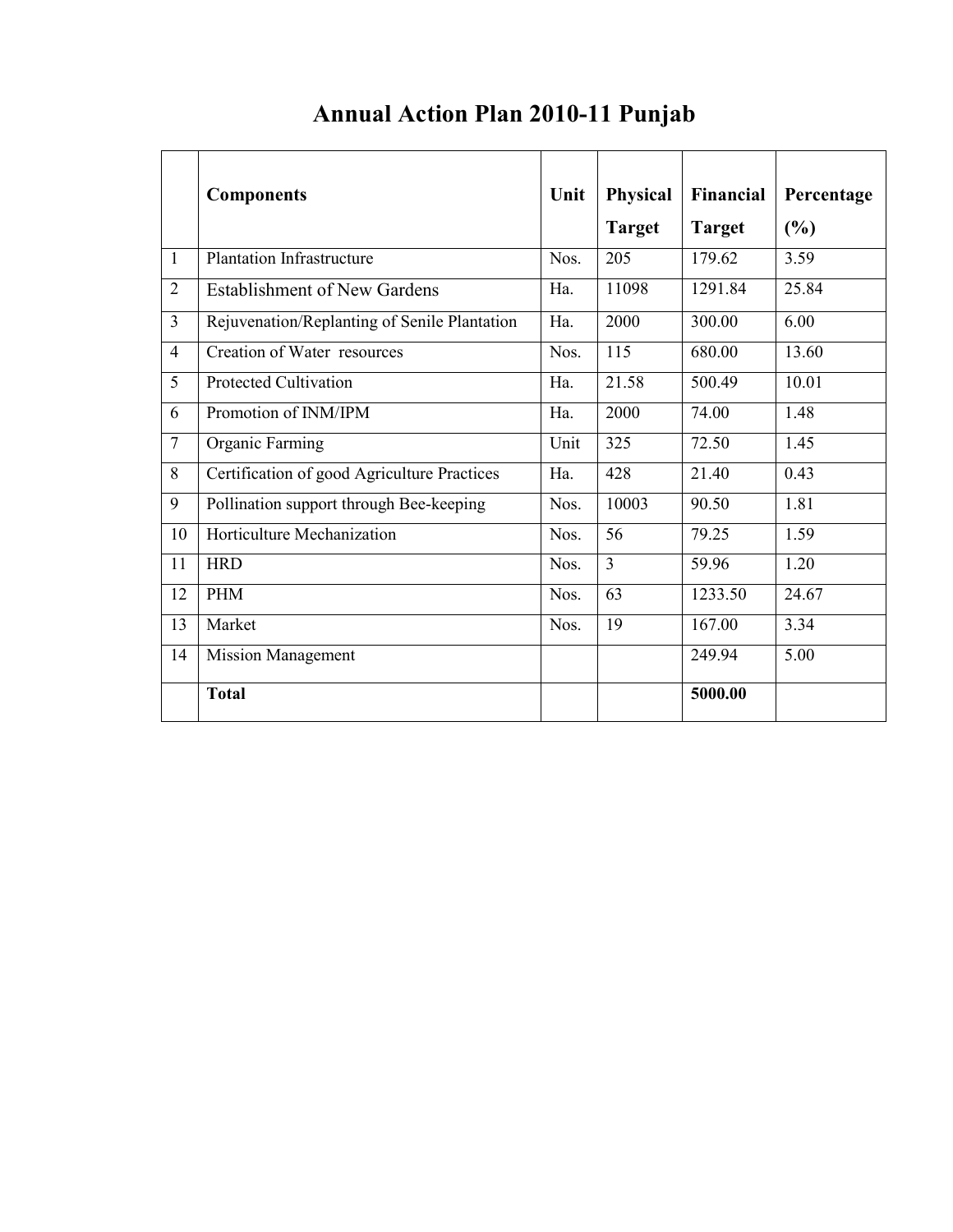# Photos of NHM activities in Punjab:



Community Pond (Under Construction) at Abohar Kinnow Orchard (Two years old plantation)





Vermi Compost unit at Abohar Community Pond at Abohar

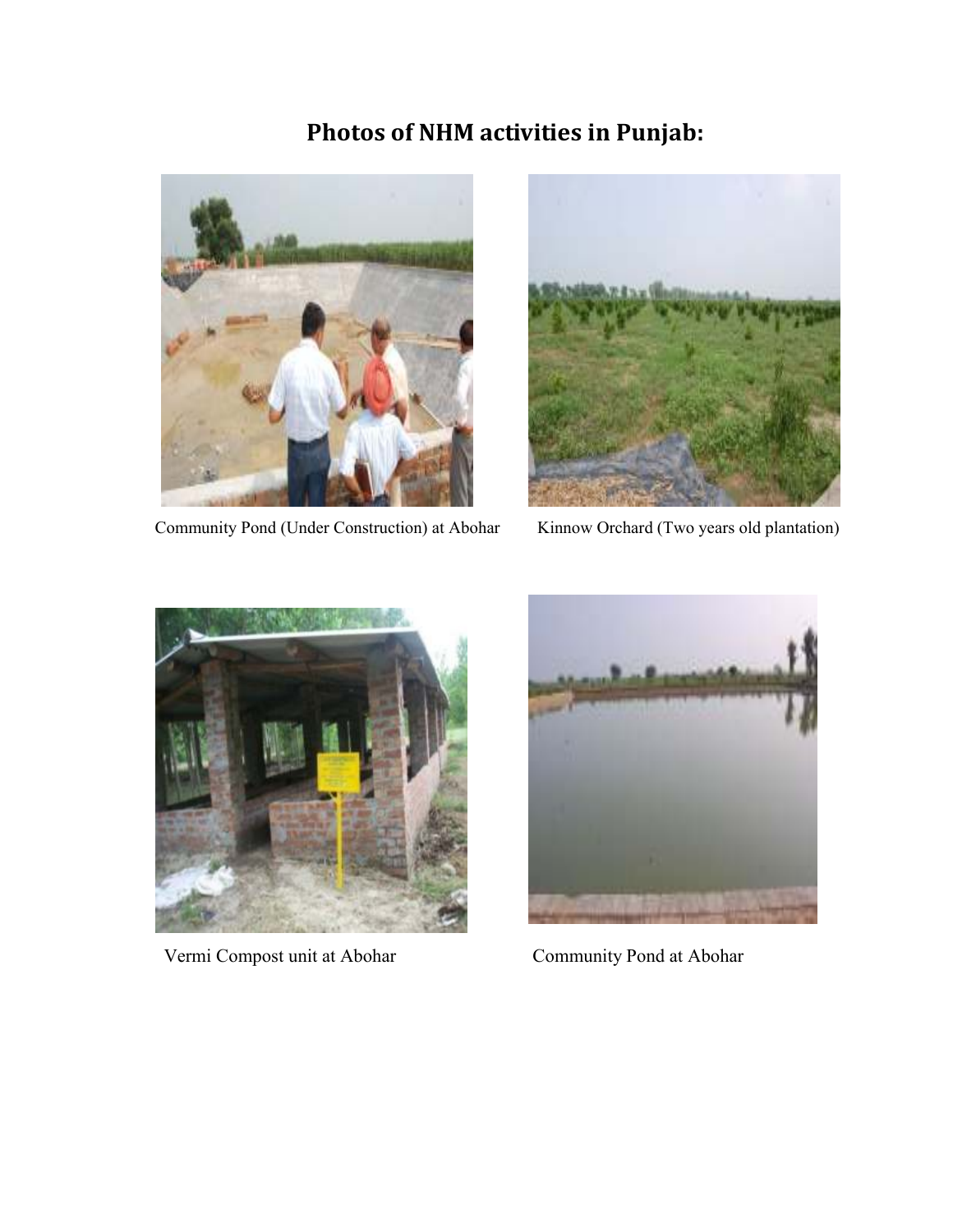

NHM Board with Logo at Pond Site Intercrop in Kinnow Orchards





Kinnow Orchard Plantation with legume intercrop Micro Irrigation system Installed with Pond

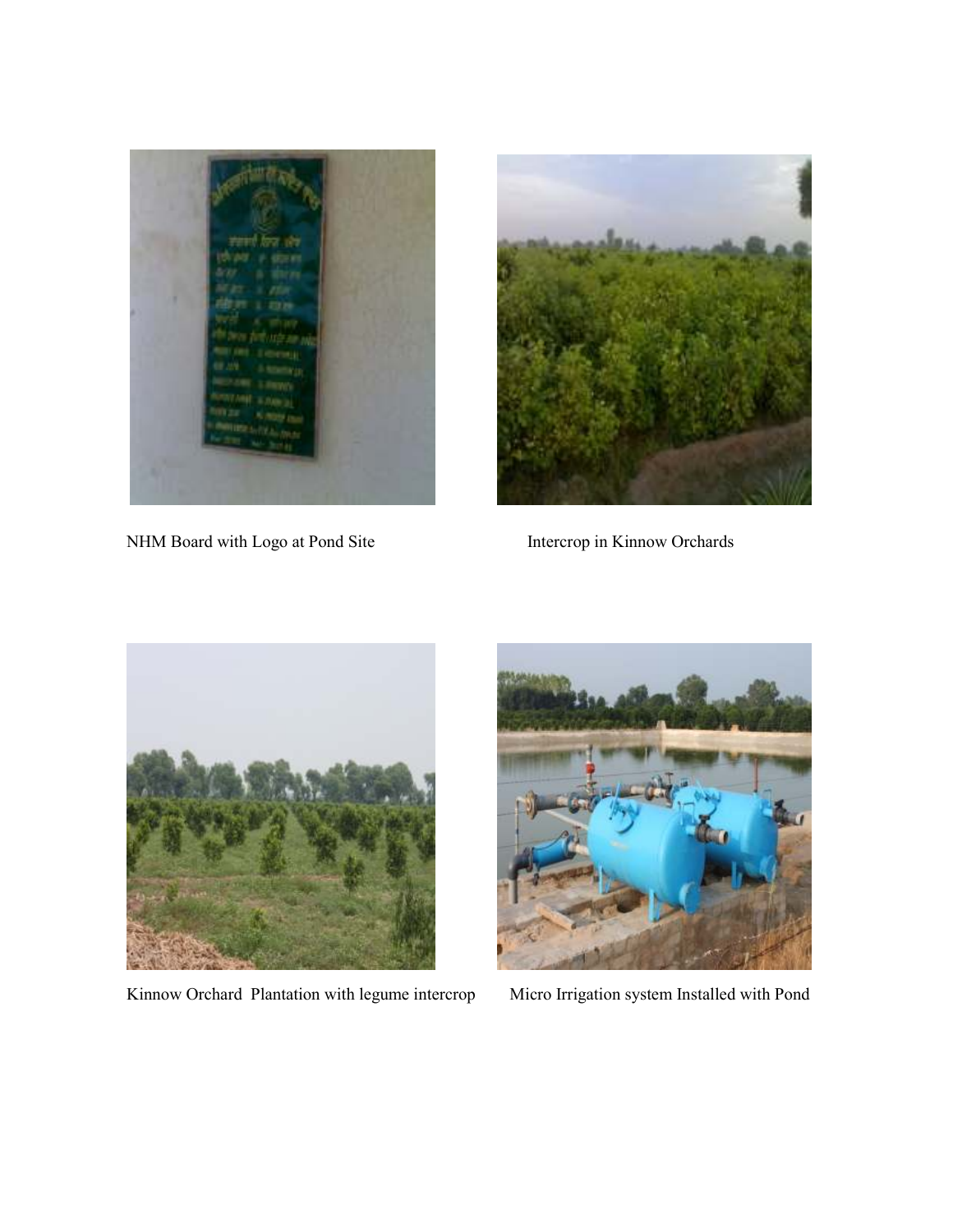



Kinnow affected by Disease Newly Planted Kinnow with drip irrigation





Bearing of Kinnow Mandarin Polyhouse of model nursery of Mauzgarh (Abohar)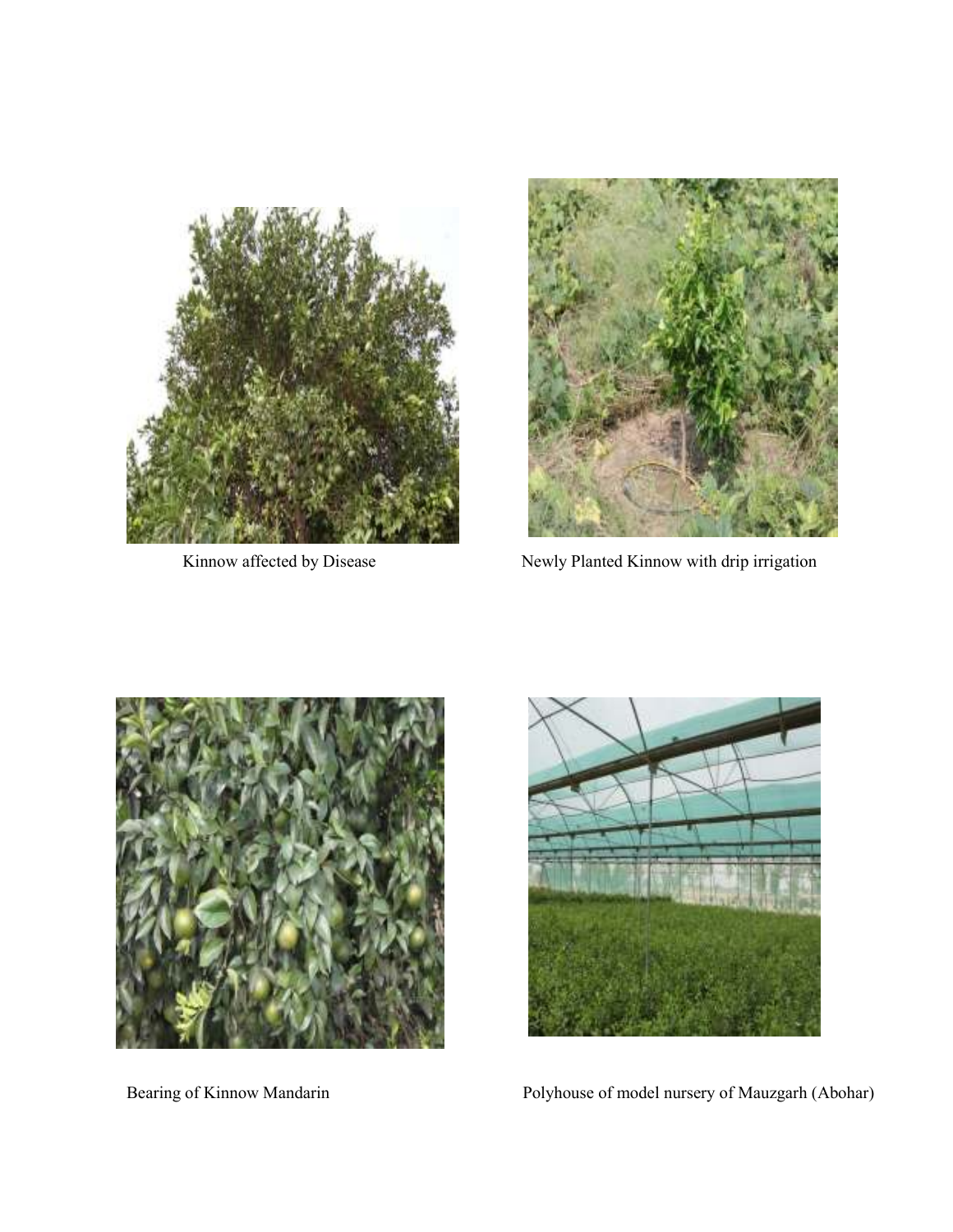



Bearing orchard of Kinnow Mandarin in Bhathinda

Cucurbitaceous Intercrop in Kinnow<br>orchards at Bhatinda





Organic Vegetables under poly House Grading machine of Kinnow mandarin fruits